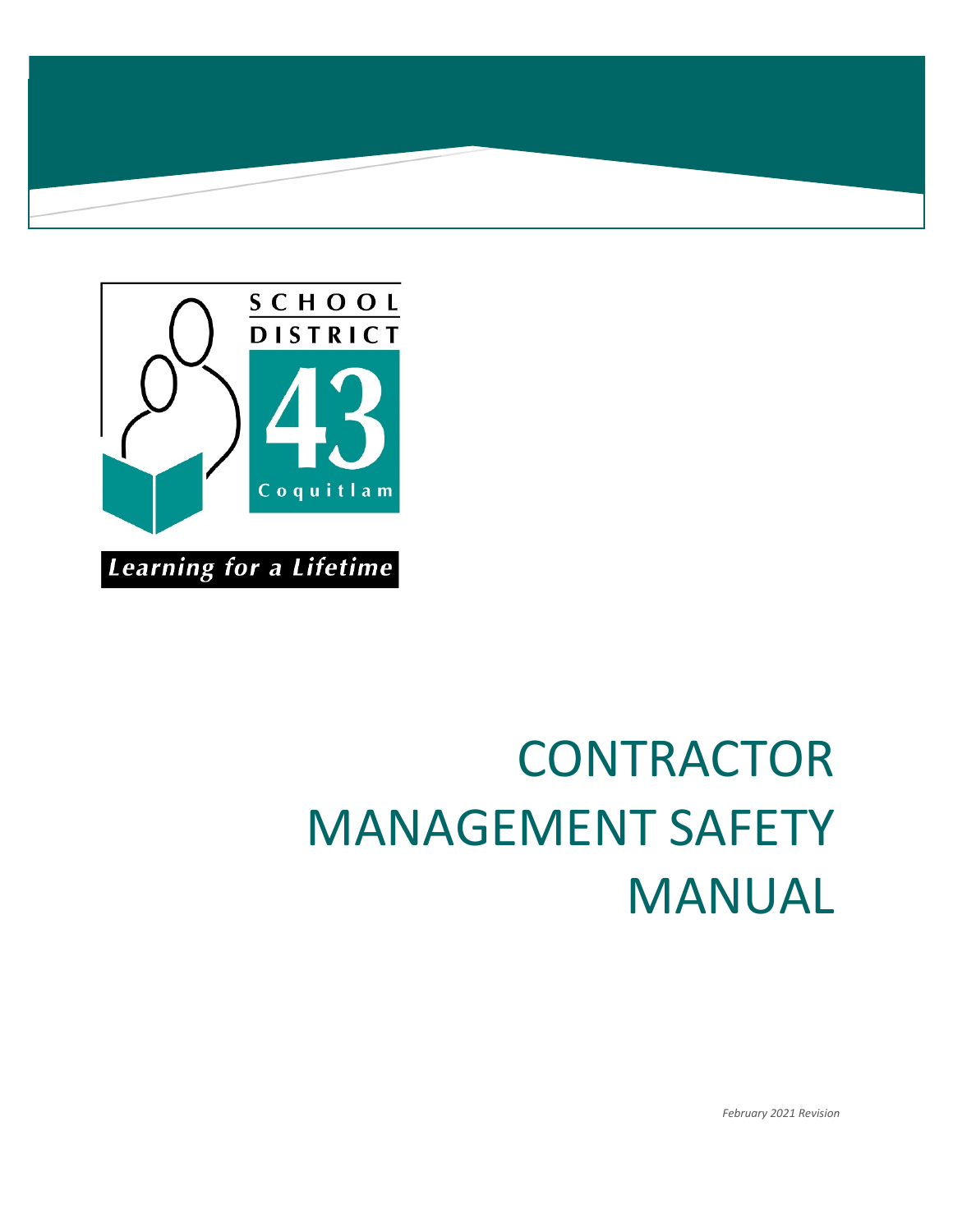# Contents

| 1.                                                                        |  |
|---------------------------------------------------------------------------|--|
| 2.                                                                        |  |
|                                                                           |  |
|                                                                           |  |
|                                                                           |  |
| 3.                                                                        |  |
| 3.1                                                                       |  |
| 3.2                                                                       |  |
| 3.3                                                                       |  |
| 3.4                                                                       |  |
| 3.5                                                                       |  |
| Establish Workplace Safety Requirements of the Prime Contractor 10<br>3.6 |  |
| Establish Workplace Safety Requirements of All Contractors  10<br>3.7     |  |
| Determine Additional Requirements for Construction Workplaces 12<br>3.8.  |  |
| Accumulate the Prime Contractor's Health and Safety Records  12<br>3.9.   |  |
| 3.10.                                                                     |  |
| 4.0                                                                       |  |
| 4.1                                                                       |  |
| Multiple Employer Workplace Without Prime Contractor 14<br>4.2            |  |
| 4.3                                                                       |  |
| 5.0                                                                       |  |
|                                                                           |  |
|                                                                           |  |
|                                                                           |  |
|                                                                           |  |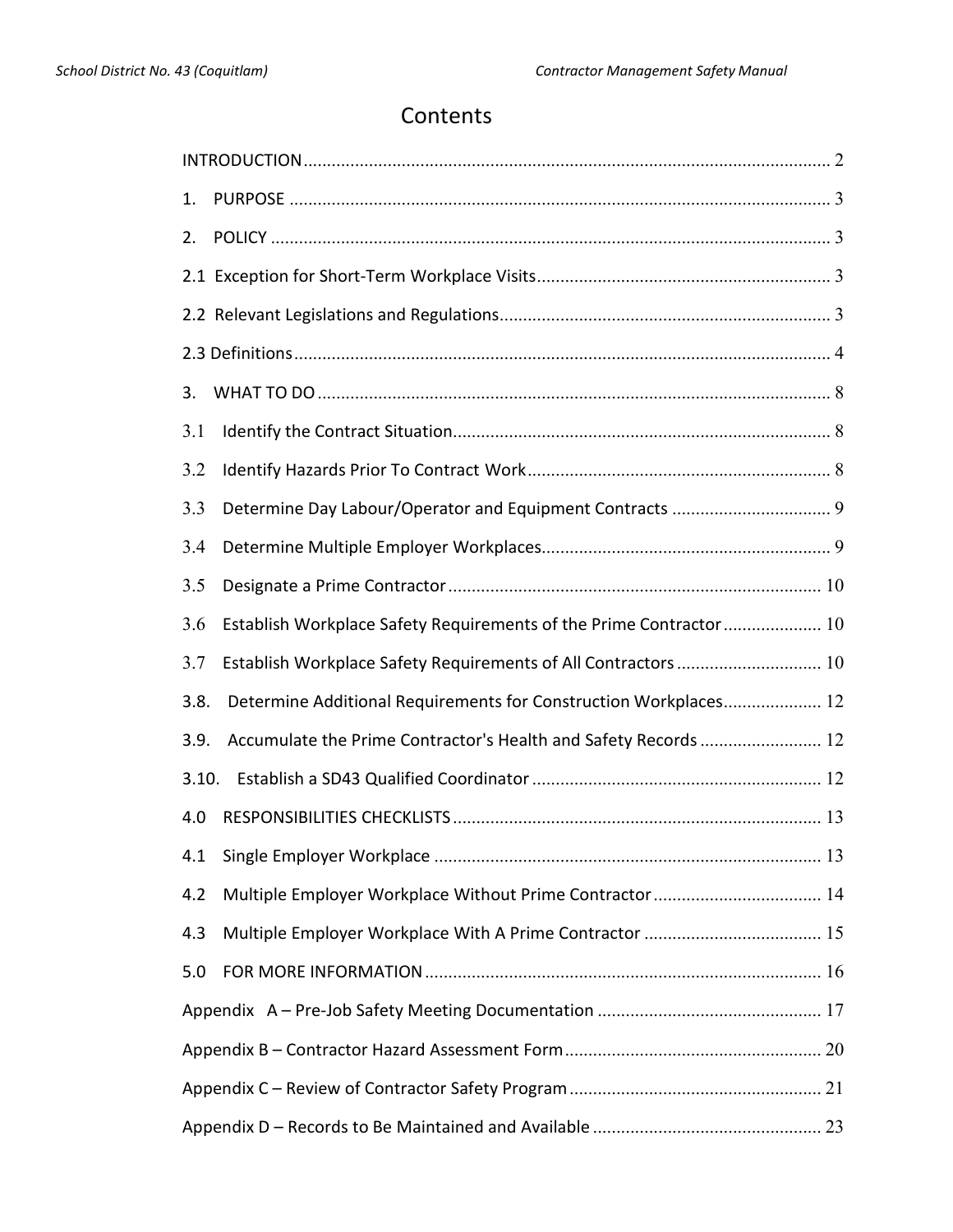#### **INTRODUCTION**

<span id="page-2-0"></span>School District No. 43 (SD43) is committed to providing a safe and healthy work environment for all persons associated with its activities. This includes construction sites or ongoing maintenance work involving contractors.

All personnel must be vigilant to ensure that they are working safely and report any unsafe conditions.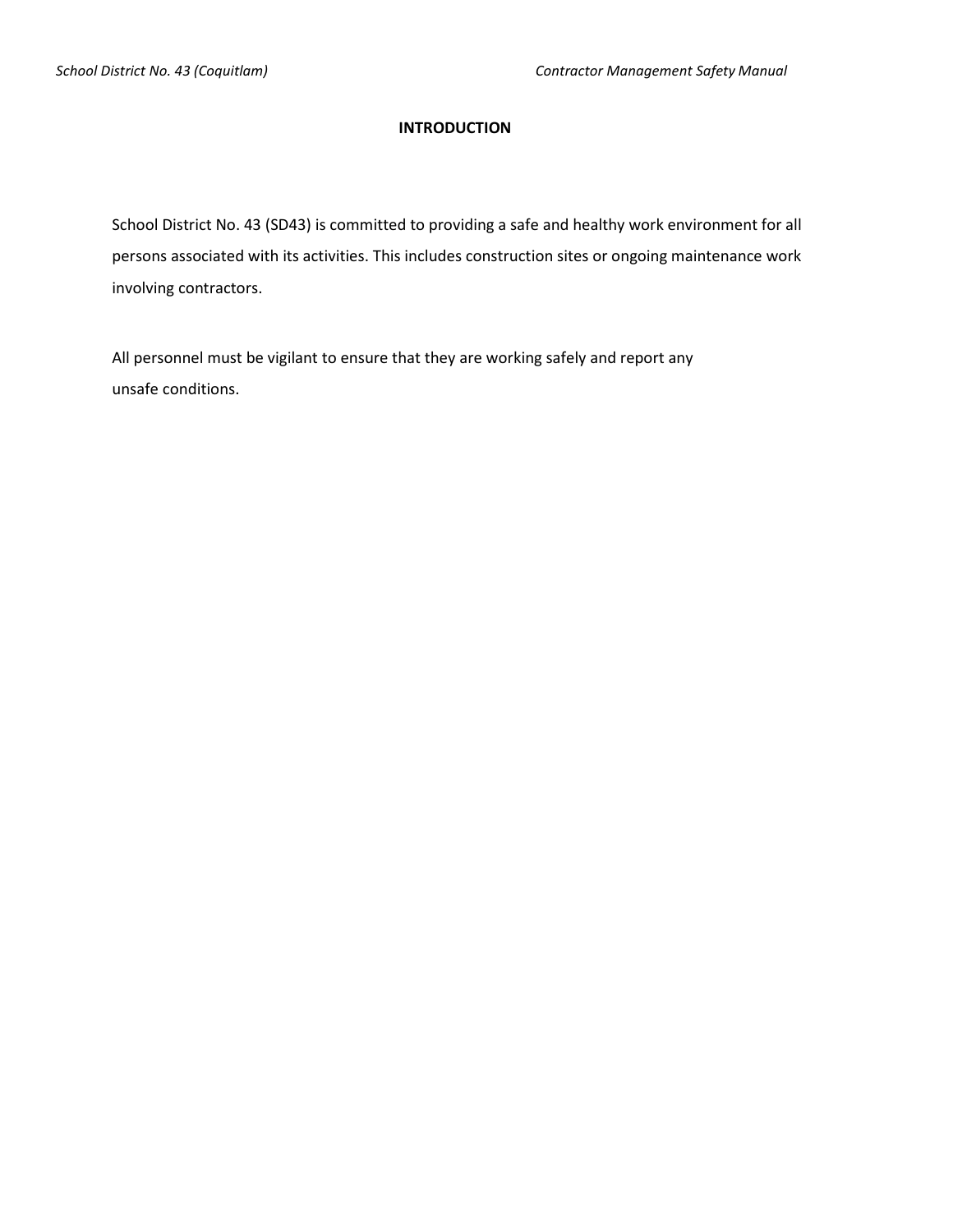#### <span id="page-3-0"></span>**1. PURPOSE**

To ensure that workers of School District No. 43 (Coquitlam) and other employers who are working at the SD43 workplaces are not placed at risk because of a lack of knowledge of workplace hazards, or a lack of coordination of workplace safety.

This document describes how the SD43 manages the safety of work done by numerous outside contractors. This document describes how SD43 personnel administer the program to ensure that Contractors are able to prevent injury or illness to their employees when they work at the SD43. It provides an overview of what Contractors must do to comply with the program; however, this information is solely to help the SD43 to fulfill its responsibilities and is not intended to guide Contractors.

Requirements and guidance for Contractors are contained in their contracts. Although the SD43 administers the program and performs various tasks to ensure Contractor safety, Contractors are responsible for the safety of their employees and must have their own programs to do so.

This document applies to all SD43 departments that work with Contractors and describes the responsibilities of the organizations that administer and implement the program.

# <span id="page-3-1"></span>**2. POLICY**

School District No. 43 (Coquitlam) will ensure that all employers and workers at SD43 workplaces are aware of any known pre-existing workplace hazards.

School District No. 43 (Coquitlam) will ensure coordination of safety activities on all multiple employer workplaces or ensure that a Prime Contractor does so.

School District No. 43 (Coquitlam) will ensure compliance, with all regulatory requirements and with the [Workers Compensation Act](https://www.worksafebc.com/en/law-policy/occupational-health-safety/searchable-ohs-regulation#collapse-307169EF25B84BBDB85858A58AB4BF8D) (WCA) and the BC [Occupational Health and Safety Regulation](https://www.worksafebc.com/en/law-policy/occupational-health-safety/searchable-ohs-regulation#collapse-1A122267060F44C5BDD6B654914E46F3) (OHSR) at all workplaces within the SD43.

# <span id="page-3-2"></span>**2.1 Exception for Short-Term Workplace Visits**

The WorkSafeBC [Prevention Manual](https://www.worksafebc.com/en/resources/law-policy/prevention-manual/prevention-manual?lang=en) offers the following guidance on workplace visits: "Virtually all workplaces will be visited by workers of other employers. For example, workers may deliver or pick-up mail, goods, materials or enter to inspect premises. Short term visits of this type, even if regular, do not make the workplace a "multiple-employer workplace" for the purposes of section (WCA Part 2, Division 4)". In that respect, coordination of activities involving short-term workplace visits as described is not required.

# <span id="page-3-3"></span>**2.2 Relevant Legislations and Regulations**

Part 2, Division 4- General Duties of Employers, Workers and Others of the *Workers Compensation Act (ss. 21, 24 and 25)* describes the responsibilities of School District No. 43 (Coquitlam) as an employer, responsibilities for owners and Contractors on multiple employer workplaces, and responsibilities of the SD43 as the owner:

Ensure the health and safety of all workers working for the SD43 and any other workers present at the workplace.

- Coordinate activities of the employers, workers, and other persons at the workplace when the SD43 has more than one outside employer at its workplace.
- Establish and maintain a system or process to ensure that everyone at the workplace complies with BC Occupational Health and Safety Regulation (OHSR).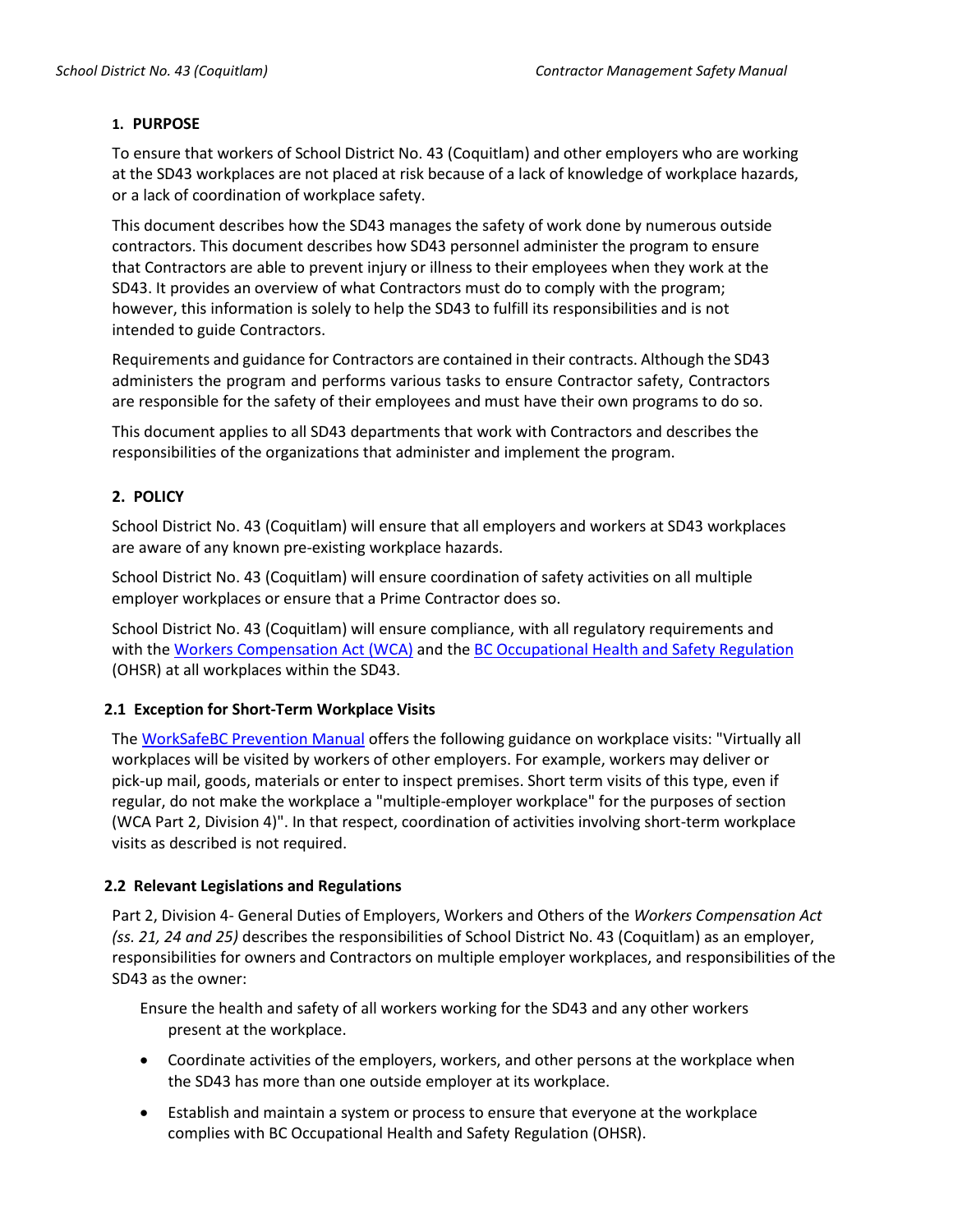- Maintain the workplace in a safemanner.
- Give any other employers on the workplace all information about the workplace hazards.
- Give other employers on the workplace the information they need to eliminate or control those hazards.

The BC Occupational Health and Safety Regulation (OHSR)*: Construction, Excavation and Demolition* sets out specific requirements for Contractors:

- Notice of Project reporting requirements.
- Coordination of multiple employer workplaces
- Appointment and duties of a Qualified Coordinator

#### <span id="page-4-0"></span>**2.3 Definitions**

(For purposes of this program)

| <b>Construction Project</b>           | Any erection, alteration, repair, dismantling, demolition, structural<br>or routine maintenance, painting, land clearing, earth moving,<br>grading, excavating, trenching, digging, boring, drilling, blasting,<br>concreting, the installation of any machinery or any other work<br>deemed to be construction by WorkSafeBC. (BC OHS Regulation<br>Section 20.1)                                                                       |
|---------------------------------------|------------------------------------------------------------------------------------------------------------------------------------------------------------------------------------------------------------------------------------------------------------------------------------------------------------------------------------------------------------------------------------------------------------------------------------------|
|                                       | The definition of construction project includes reference to<br>"routine maintenance". Routine maintenance includes activities<br>such as painting or glass replacement that are required as part of<br>owning and operating a building or facility.                                                                                                                                                                                     |
| <b>Contractor</b>                     | Includes a contractor, subcontractor, utility company,<br>government agency or a service company providing/assigning<br>workers and/or services/equipment within the workplace.                                                                                                                                                                                                                                                          |
| <b>Contractor Safety Program</b>      | A Contractor's Safety Program as required by BCOHS.<br>Regulation.                                                                                                                                                                                                                                                                                                                                                                       |
| <b>Multiple Employer</b><br>Workplace | Multiple employer workplaces are created when workers of two or more<br>employers are working at the same location.                                                                                                                                                                                                                                                                                                                      |
|                                       | In this type of workplace workers of one employer do not actually have to<br>come into contact with the workers of the other employer. They do not<br>even have to be in the same place at the same time.<br>What is important is whether or not the workers' activities could affect<br>the health and safety of another employer's workers. This is true even if<br>the workers on the workplace are workers of SD43 and a Contractor. |
|                                       | Short term visits by couriers, inspectors, and suppliers etc. are not<br>regarded as workers at the workplace.                                                                                                                                                                                                                                                                                                                           |
| <b>Notice of Project</b>              | The Notice of Construction Project given by the Prime Contractor,<br>or Owner, to the Workers' Compensation Board as defined in and<br>required by BC OH&S Regulation Section 20.2 (2) and (3).                                                                                                                                                                                                                                          |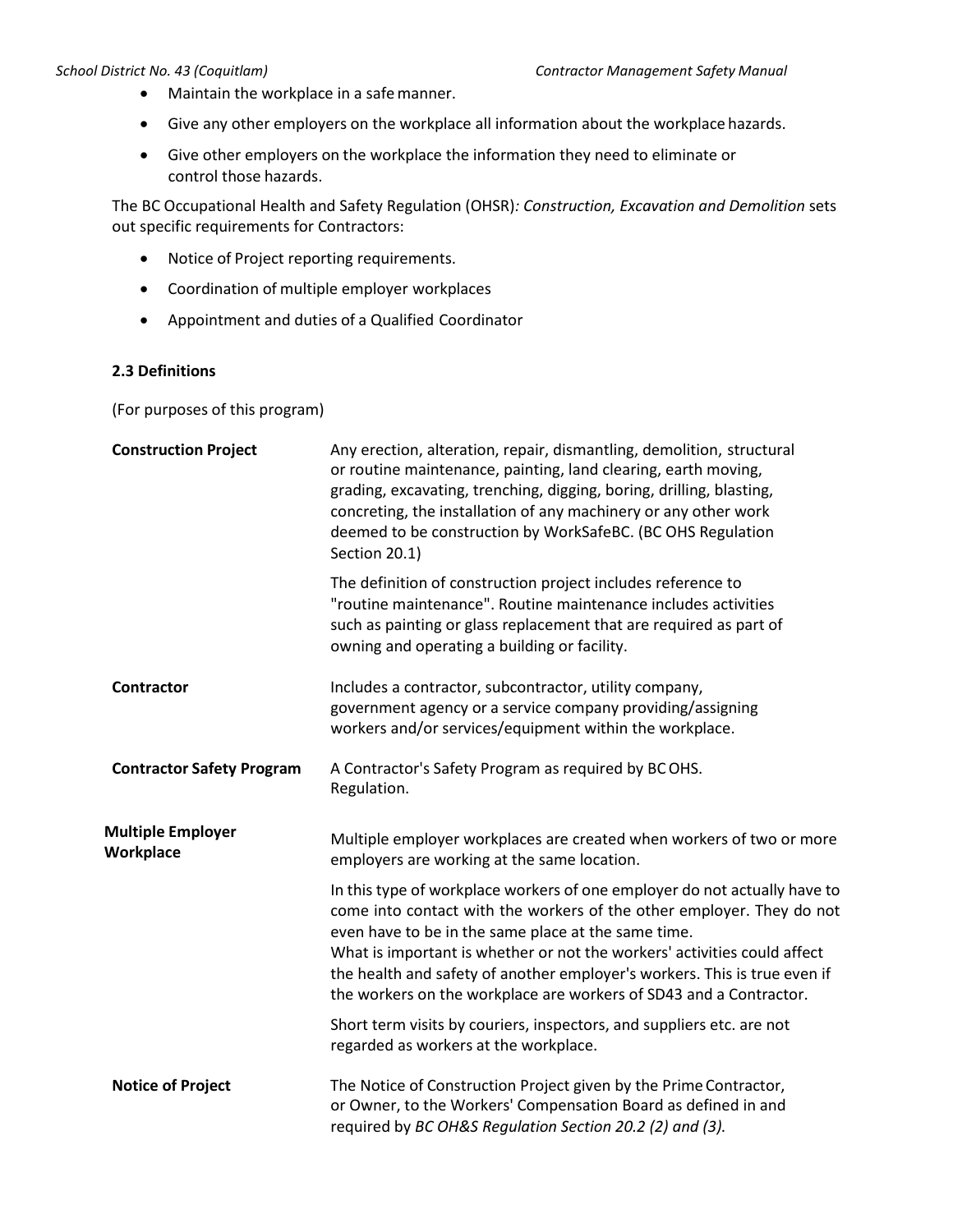| <b>Prime Contractor</b>              | In relation to a multiple-employer municipal workplace, the<br>Contractor, employer, or other person who enters into a written<br>agreement with the SD43 to be the Prime Contractor.                                                                                                                                                     |
|--------------------------------------|-------------------------------------------------------------------------------------------------------------------------------------------------------------------------------------------------------------------------------------------------------------------------------------------------------------------------------------------|
| <b>Qualified Coordinator</b>         | Applies where a Prime Contractor has been designated.                                                                                                                                                                                                                                                                                     |
|                                      | On a construction workplace, means the person appointed by a Prime<br>Contractor to coordinate safety activities within the workplace (and<br>adjacent workplaces, if activities affect the safety of others).                                                                                                                            |
| <b>Qualified Person</b>              | Applies to every Contractor hired whether it is a single employer.<br>workplace or a multi-employer workplace. On a construction workplace,<br>means a person designated by a Contractor (other than the Prime<br>Contractor) to be responsible for that employer's coordination of health<br>and safety activities and responsibilities. |
| <b>Single Employer</b><br>Workplace  | A defined area in which there are workers of only one employer. (No<br>overlap of workplace or work activity.)                                                                                                                                                                                                                            |
| <b>SD43 Qualified</b><br>Coordinator | Applies where a Prime Contractor has not been designated. The person<br>designated by the SD43 to coordinate workplace safety on multiple<br>employer workplaces if there is no Prime Contractor and to<br>receive/review a Contractor's safety program, records, documentation,<br>and safety performance.                               |
|                                      | This is a SD43 representative, typically the Manager of Projects, Capital<br>Projects Coordinator or Supervisor, although other SD43 personnel,<br>consultants or agents can be designated as the SD43 Qualified<br>Coordinator.                                                                                                          |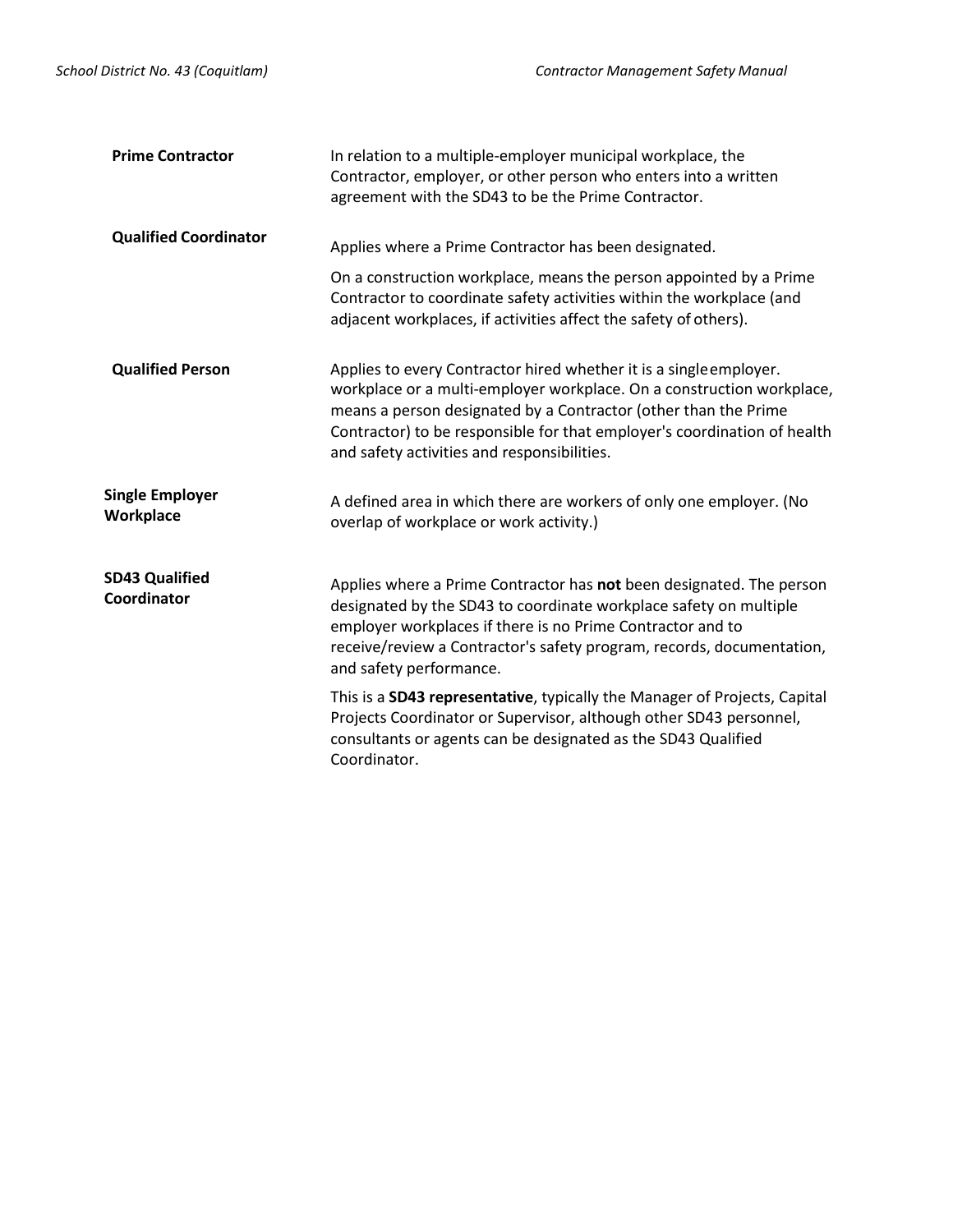

#### **CONTRACTOR SAFETY COORDINATION OVERVIEW**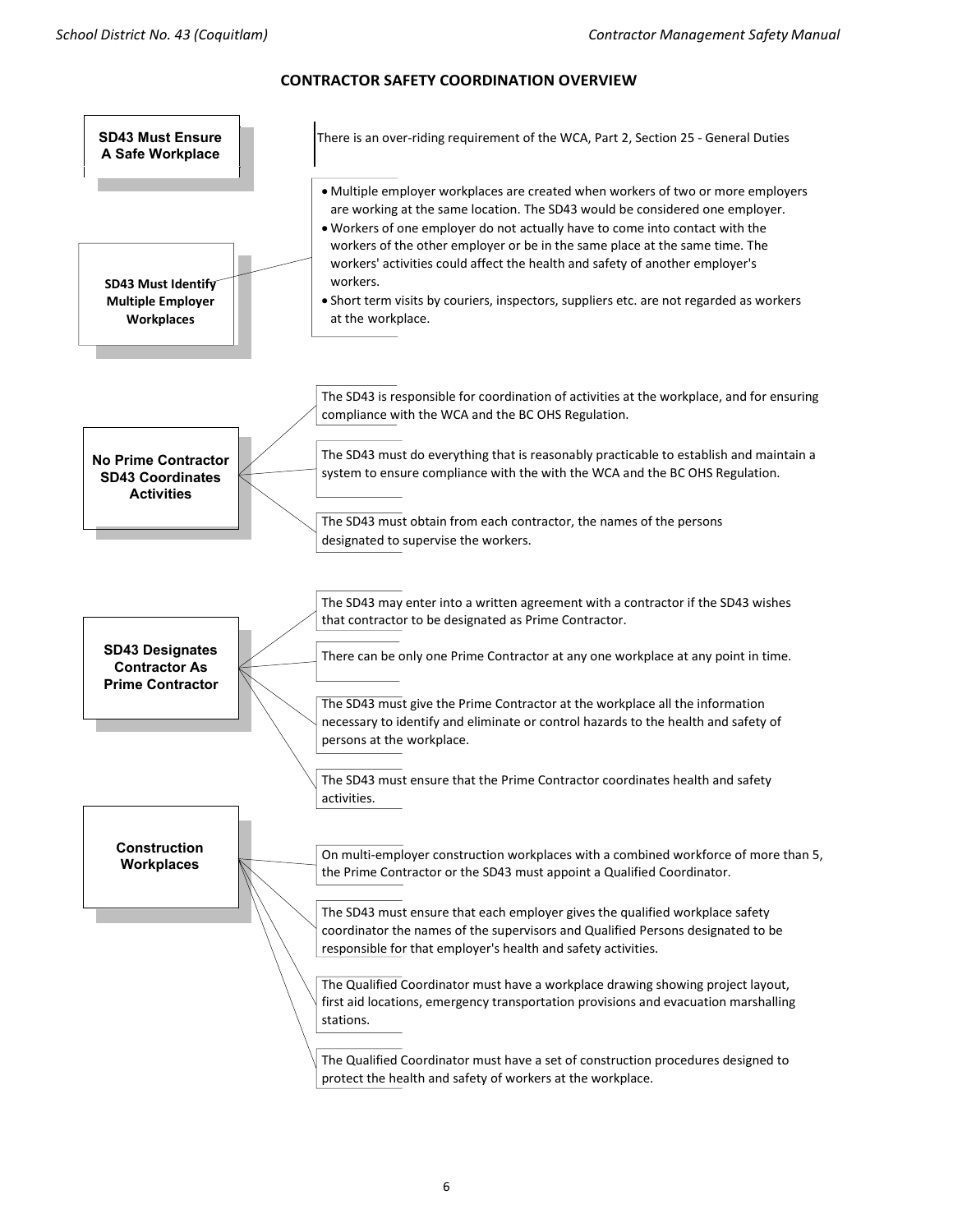#### **CONTRACT SAFETY MANAGEMENT ROAD MAP**

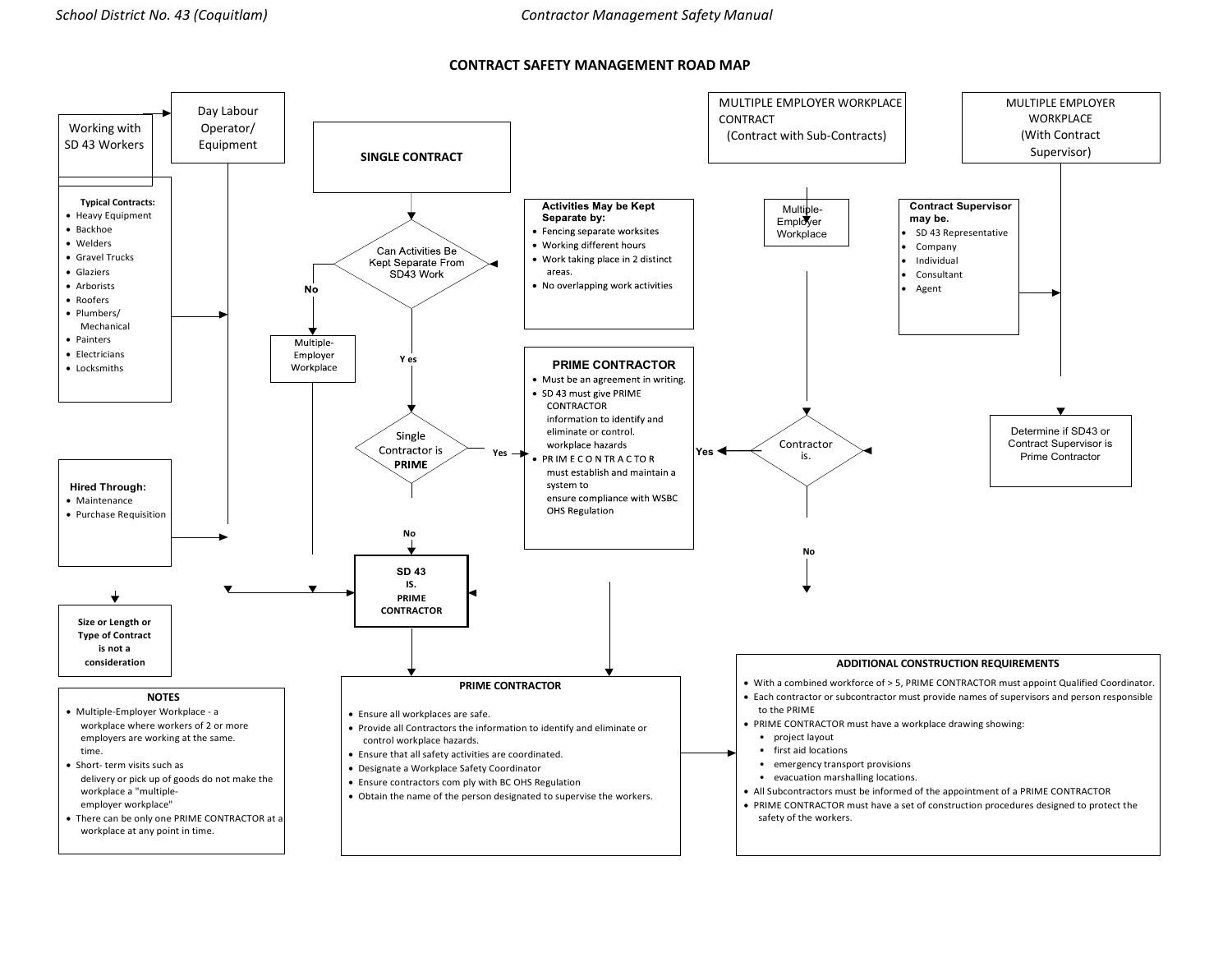#### <span id="page-8-0"></span>**3. WHAT TO DO**

This program is designed to help ensure that when Contractors are working at a SD43 workplace, the work is performed safely and there is no unnecessary increase in liability for the SD43 as a result of their actions.

The SD43 is responsible to determine whether a workplace includes the workers of other employers and whether this is a multiple employer workplace or a single employer workplace. The SD43 is also responsible for determining if the workplace is a construction workplace as outlined in the definition section.

The following steps are to be taken to properly manage Contractor safety responsibilities:

- Identify the Contract Situation
- Identify Hazards Prior to Contract Work
- Determine Day Labour Contracts
- Determine Multiple Employer Workplaces
- Designate a Prime Contractor
- Establish Workplace Safety Requirements of the Prime Contractor
- Establish Workplace Safety Requirements of All Contractors
- Determine Additional Requirements for Construction Workplaces
- Accumulate Prime Contractor's Health and Safety Records
- Establish a Qualified Coordinator

#### <span id="page-8-1"></span>**3.1 Identify the Contract Situation**

There are two types of situations where workers of another employer are performing duties at a SD43 workplace.

The first of these, and most difficult for the organization to control, are workers who are not performing contract work for the SD43. They may include the workers of a utility company, a government agency or service company. The typical example might be workers of a gas utility company who have set up traffic control to do repair work on the gas distribution system. They are at a workplace, and SD43 workers may be working on the same workplace.

It is the responsibility of the SD43 to ensure that the workplace is safe and that all workers, including Contractors and their employees, are aware of the workplace hazards of which the SD43 has knowledge as owners of the workplace. As long as there are no interactions, or overlap between workplaces that would create hazards for the workers of the Contractor or for the workers of the SD43, there is no further action required.

The second situation is where a contractor has come onto a workplace to perform work for the SD43. In this situation, there is still the responsibility to ensure that the workplace is safe, and that the Contractor is aware of pre-existing hazards. The SD43 must determine if this is a single employer workplace or a multiple employer workplace, and to decide whether or not there should be a Prime Contractor.

#### <span id="page-8-2"></span>**3.2 Identify Hazards Prior To Contract Work**

Contractors must be made aware of all of the pre-existing workplace hazards that may affect their workers. Often this seems like common sense, but lack of documentation of the process of identifying workplace hazards can create problems.

A workplace hazard identification must be completed prior to putting a project out to tender. The SD43 representative, Manager of Projects, Capital Project Coordinator or Supervisor will ensure the hazard identification is performed.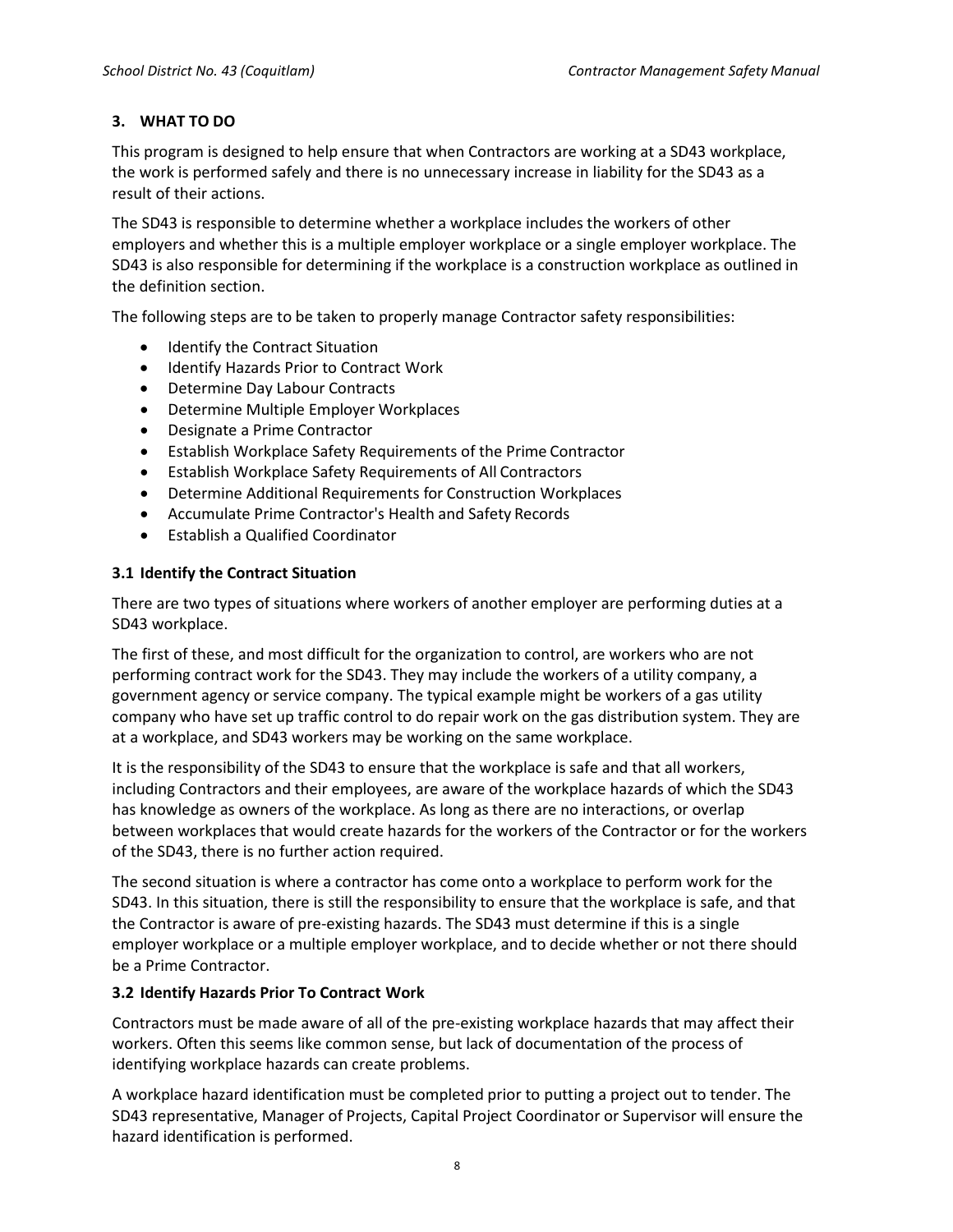Hazard identification should include, but not be limited to:

- workplace access difficulties
- confined spaces
- excavations
- work at heights.
- lockout
- electrical hazards
- asbestos
- temperature extremes
- noise
- workplace hazardous materials, chemical exposures
- traffic

All other workplace hazards must also be identified. The Contract Hazard Identification list in Appendix A may be used as a guide to identifying workplace hazards.

Providing methods to eliminate or control workplace hazards may include providing the Contractor with the SD43 safety program and procedures. If the Contractor is going to do work that is not addressed by either the SD43 safety program or the Contractor safety program, it is important that once the hazards are identified, the Contractor provides the written procedures for the work.

# <span id="page-9-0"></span>**3.3 Determine Day Labour/Operator and Equipment Contracts**

On occasion, a Contractor will come onto a workplace and will perform work without subcontractors, in cooperation with workers of the SD43. In the past there have even been some situations where workers of SD43 supervised the contract workers. In other cases, a supervisor has been hired on contract to oversee the activities of the Contractor. In all these situations, the SD43 accepts a significant amount of liability.

As a result of amendments to the BC OHS Regulation, it is very important to determine whether or not these Contractors should be designated as Prime Contractors. If they are not designated as Prime Contractors, the SD43 may be liable for violations of the BC OHS Regulation by the Contractors. Even if they are designated as Prime Contractors, supervision of the contract workers by a SD43 supervisor can make the SD43 liable for any violation of the BC OHS Regulation.

It is necessary that the SD43 representative reviews all day labour or operator and equipment contracts to determine how they will be supervised.

Day labour and operator and equipment contracts include: heavy equipment, backhoes, welders, gravel trucks/haulers, arborists, plumbers, painters, electricians, locksmiths, consultants, and nonconstruction Contractors such as communications contractors and electrical maintenance contractors.

# <span id="page-9-1"></span>**3.4 Determine Multiple Employer Workplaces**

Multiple employer workplaces are created when the workers of two or more employers are working at the same location. They do not have to both be working all of the time.

If they are both at the workplace and the activities of either employer can affect the safety of workers of the other employer, then the workplace becomes a multiple employer workplace. This is true even if the workers on the workplace are workers of the contractor and the SD43.

When the SD43 has Contractors on a multiple employer workplace, there is a requirement for coordination of activities. The SD43 representative, can fulfill this coordination role, or it can be delegated to a Contractor, who is designated as Prime Contractor in writing.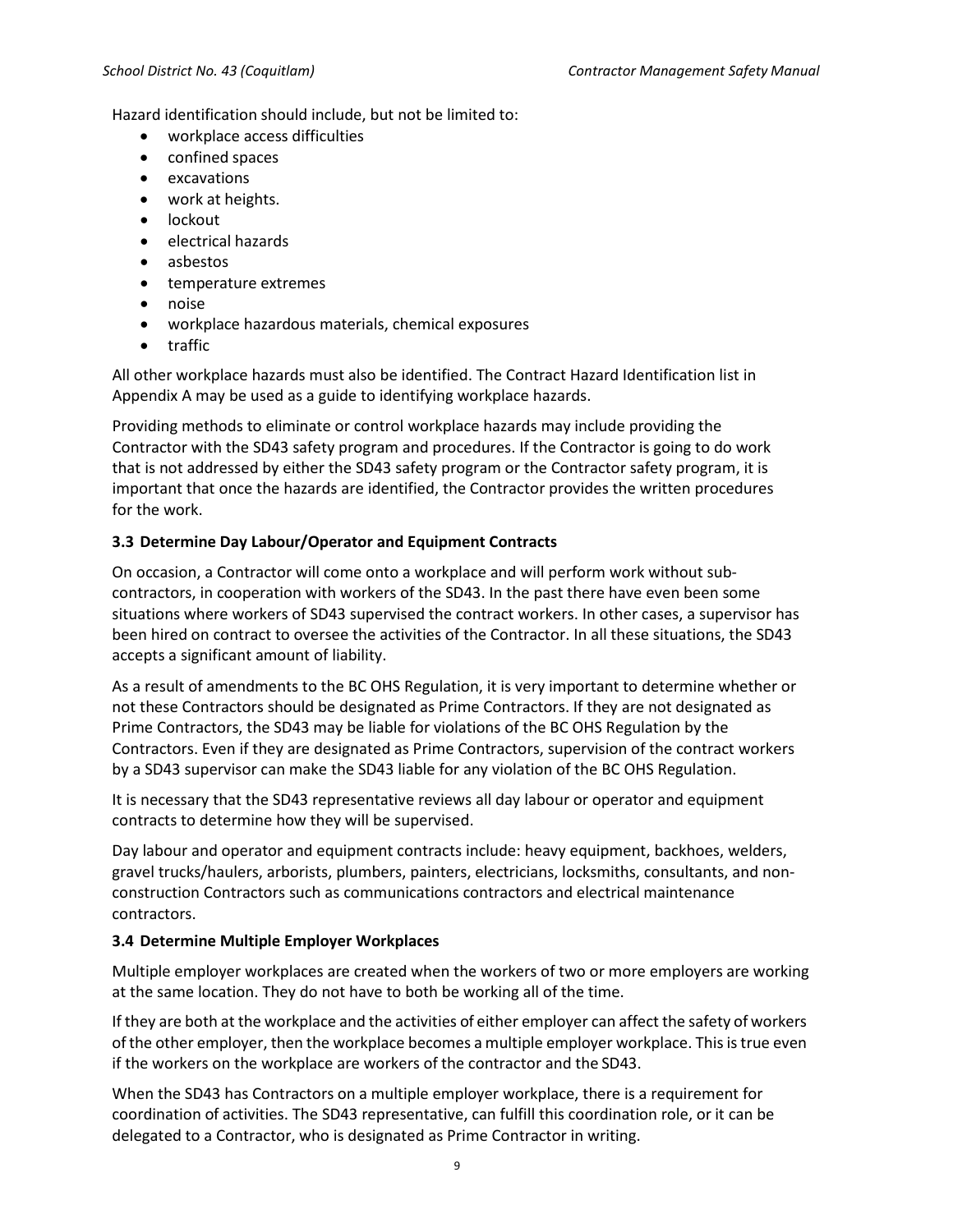Contractors must give the SD43 representative (or the Prime Contractor) the names of the individuals who will be supervising their workers.

On a construction workplace, Contractors must also give the name of the Qualified Person who will be responsible for their safety program.

#### <span id="page-10-0"></span>**3.5 Designate a Prime Contractor**

As a result of amendments to the Workers Compensation Act and the BC OHS Regulation, it is very important that the SD43 carefully decides whether to designate a Contractor in writing as the Prime Contractor. The decision on whether to designate a Prime Contractor rests with the SD43 representative. The decision is not automatic, as there may be situations where the SD43, as owner, wants to be Prime Contractor.

The responsibility for coordination of activities at the workplace, and for ensuring compliance with the Workers Compensation Act and the BC OHS Regulation will rest with the Prime Contractor. See Appendix B - Contract Language for Hiring Contractors provides guidance for contracts.

It is also very important that these Contractors are made aware of all of the pre-existing workplace hazards that might put their workers at risk. They must also be given the information that they need on how to eliminate or control those hazards. (See Appendix A3.)

SD43 may decide, at any time, to appoint a Prime Contractor on a single employer workplace and can also appoint one Contractor to be the Prime Contractor on a multiple employer workplace.

If the SD43 appoints a Prime Contractor the affected Contractor(s) will complete the designated Prime Contractor Agreement.

There can be only one Prime Contractor at any one time at a workplace.

#### <span id="page-10-1"></span>**3.6 Establish Workplace Safety Requirements of the Prime Contractor**

The Prime Contractor has the responsibility to:

- Ensure work is done in a safe manner that complies with all regulatory requirements.
- Direct and coordinate the work activities related to the safety of all Contractors and any other workers on the workplace.
- Have a supervisor readily available at the workplace. This supervisor will have the necessary skills, qualifications, and experience to coordinate the safety activities of the workers.
- Provide written information on hazards and conditions and the methods to address the hazards and conditions and will circulate this information.
- Ensure first aid facilities are provided and maintained on the workplace in accordancewith BC OHS Regulation Part 3: Rights and Responsibilities – Occupational First Aid
- Take all reasonable steps to ensure that the safety activities of all Contractors and their workers comply with the BC OHS Regulation.
- Immediately give the SD43 representative the name of any Contractor who does not cooperate, assist, or do what the qualified coordinator requires regarding coordination of safety activities within the workplace.

#### <span id="page-10-2"></span>**3.7 Establish Workplace Safety Requirements of All Contractors**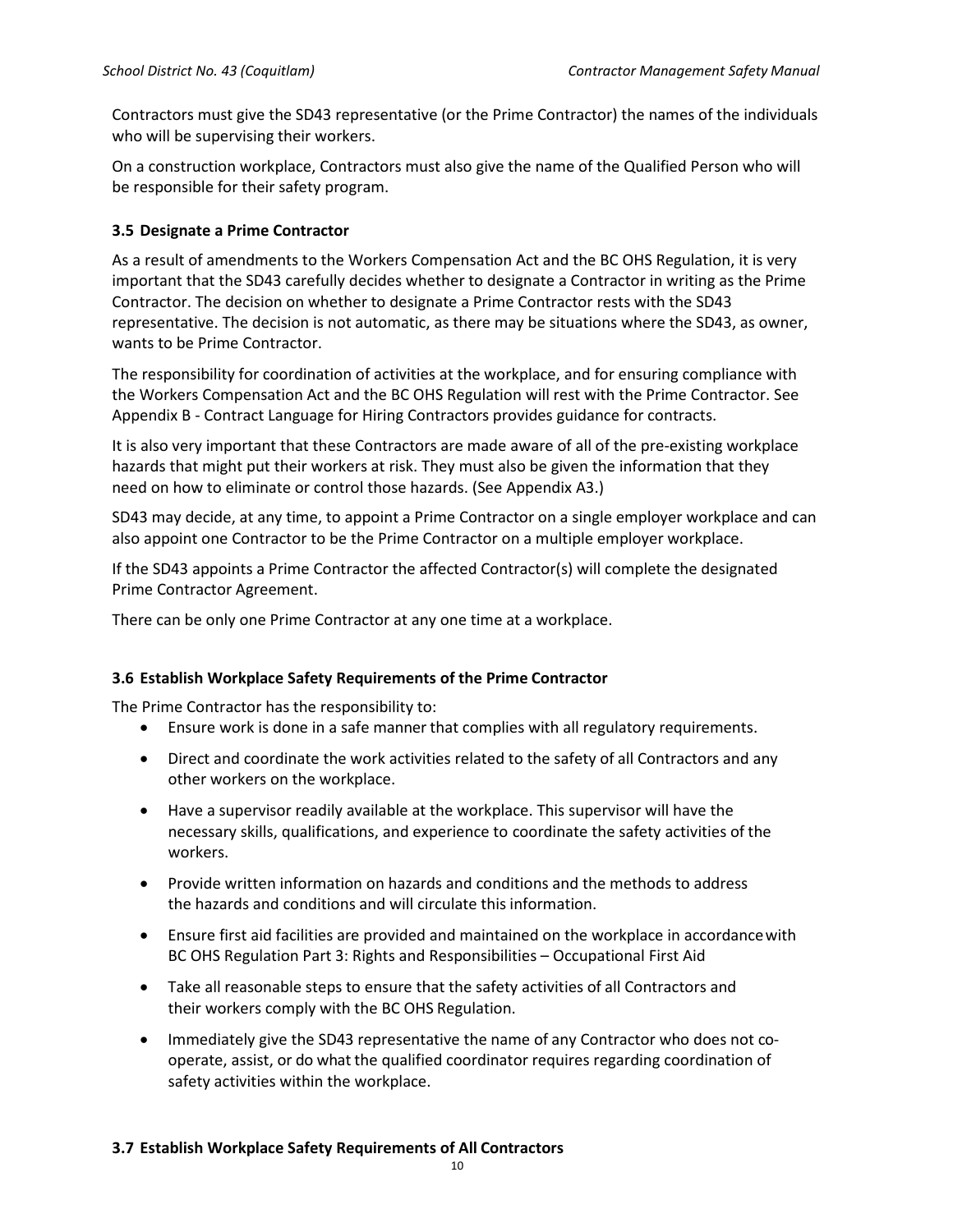Prior to starting any work at the workplace, the Contractor must:

- Provide a Contractor Safety Program and Project Specific Safety Plan.
- Ensure the safety program meets or exceeds the requirements of *Part 2 of the Workers' Compensation Act* and meet and *Part 3 of the BC OHS Regulation*. See Appendix C - Review of Contractor Safety Program.

At non-construction workplaces, the Contractor will:

- Ensure there is a supervisor at the workplace that has the necessary skills and experience to run the Contractor's Safety Program.
- At the start of work, the Contractor will provide the SD43 representative or Prime Contractor, in writing, the names of all supervisors.
- The SD43 representative must be immediately informed of any changes.

At construction workplaces, the Contractor will:

- Ensure there is a Qualified Person present who has the necessary skills and experience to run the Contractor's Safety Program
- At the start of work, the Contractor will provide the SD43 representative or the Prime Contractor, in writing the name of the Qualified Person.
- The SD43 representative or Prime Contractor must be immediately informed of any changes.

The Contractor must:

- Ensure that a Joint Health and Safety Committee (JHSC) is formed for the workplace, if required by WorkSafeBC OHS Regulation, and that the activities of the JHS Committee meet the legislated requirements.
- Advise the SD43 representative or the Prime Contractor, of any accidents or incidents at the workplace that must be reported to WorkSafeBC.
- Inform all persons working on the workplace of the safety requirements at the workplace.
- At all times, the Contractor will ensure that its workers and Sub-contractors, and all other workers coming onto the workplace will:
	- i. Comply with the Workers Compensation Act and the BC OHS Regulation.
	- ii. Comply with the Contractor's safety program.
	- iii. Comply with the SD43 representative's (or Prime Contractor's) safety requirements for the work activities within the workplace.
	- iv. Provide safety records and documentation to the SD43 representative or Prime Contractor.
	- v. Follow the directions of the SD43 representative or the Prime Contractor on all matters relating to safety.
	- vi. Inform the SD43 representative or the Prime Contractor of any information that they require to coordinate each employer's work activities within the workplace.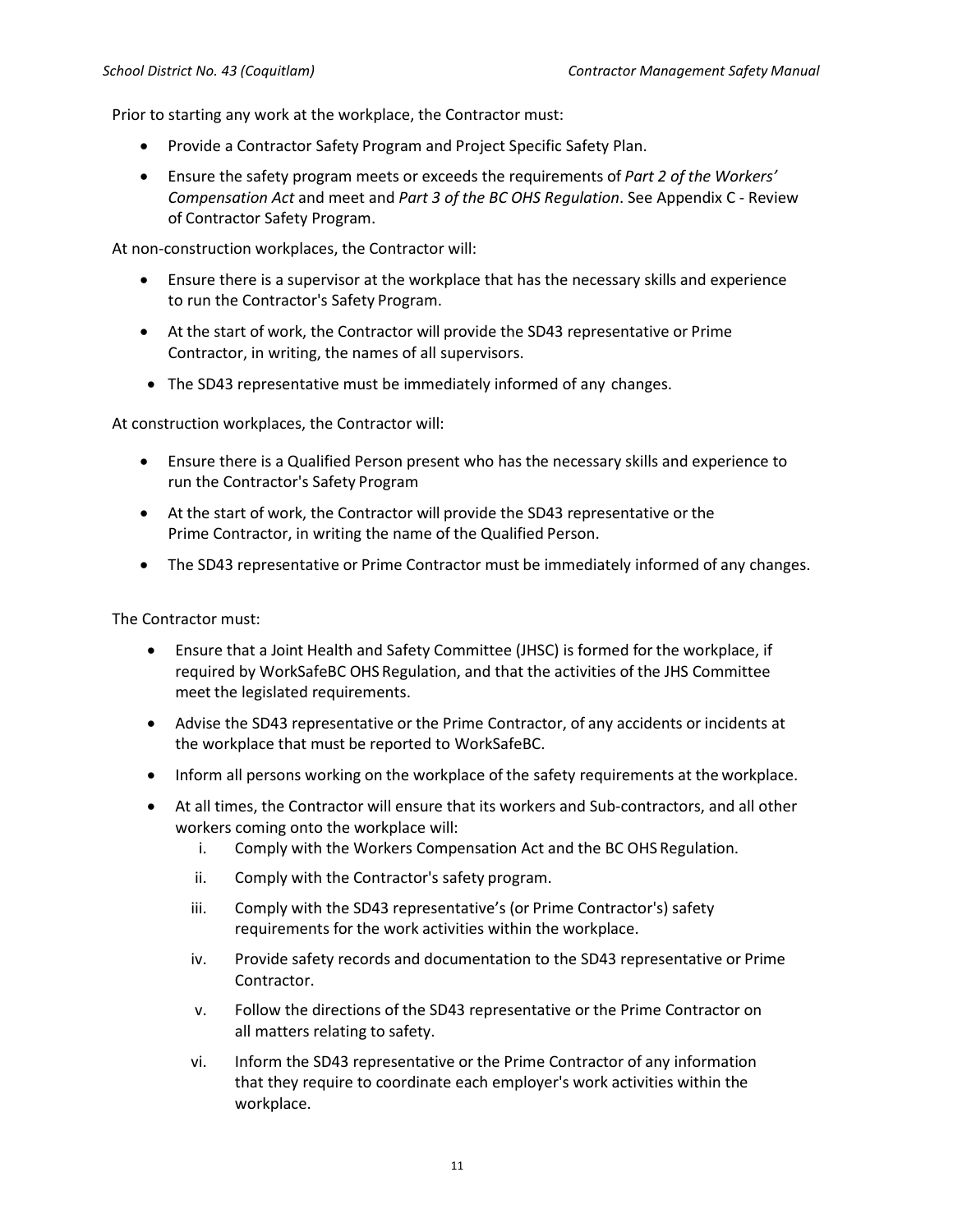#### <span id="page-12-0"></span>**3.8. Determine Additional Requirements for Construction Workplaces**

(Required by BC OHS Regulation Part 20)

At construction workplaces the Prime Contractor will:

- Notify WorkSafeBC by a Notice of Project NOP) that it is the Prime Contractor.
- Have a qualified coordinator readily available at the workplace. This Qualified Coordinator will have the necessary skills, qualifications, and experience to coordinate thesafety activities of every employer.

Before the work begins, the Prime Contractor will provide the SD43 representative with the following information:

- A copy of the Notice of Project (for construction projects).
- Written confirmation that the Prime Contractor's safety program is inplace.
- The name of the Qualified Coordinator.
- Any changes of appointment.

For construction projects, the Prime Contractor will post a copy of the Notice of Project in prominent locations within the workplace to ensure that all employers know that, as Prime Contractor, it has responsibility for coordinating the work activities related to safety matters of all contractors.

#### <span id="page-12-1"></span>**3.9. Accumulate the Prime Contractor's Health and Safety Records**

The Prime Contractor must:

- Maintain all safety documentation at one location at or near the workplace and make these documents available to the SD43 representative. (A listing of the required documents is given in Appendix D - Records to Be Maintained and Available.)
- Ensure that its Qualified Coordinator collects records of all JHS Committee proceedings at the workplace and distributes them to other qualified persons working within the workplace and to WorkSafeBC.
- In the event of an accident that requires notification to WorkSafeBC, at the same time, notify the SD43 representative about the accident.
- If requested, provide information on the progress of the investigation, and coordinate all responses to requests for information with the SD43.

#### <span id="page-12-2"></span>**3.10. Establish a SD43 Qualified Coordinator**

If there is no designated Prime Contractor on a multiple employer workplace the responsibility to coordinate the activities of all employers at the workplace lies with the SD43 Qualified Coordinator (SD43 representative, Manager of Projects, Capital Project Coordinator or Supervisor).

- The SD43 Qualified Coordinator will also watch for situations where the work of one Contractor or a worker of the SD43 could cause a hazard to the workers of another Contractor. It is the responsibility of the SD43 Qualified Coordinator to ensure that these situations are controlled.
- At construction workplaces, this includes maintaining the location of first aid and evacuation marshalling points. It also includes maintaining the written procedures that will be used to ensure the safety of workers on the workplace.
- The SD43 Qualified Coordinator will ensure that Contractors coming onto the workplace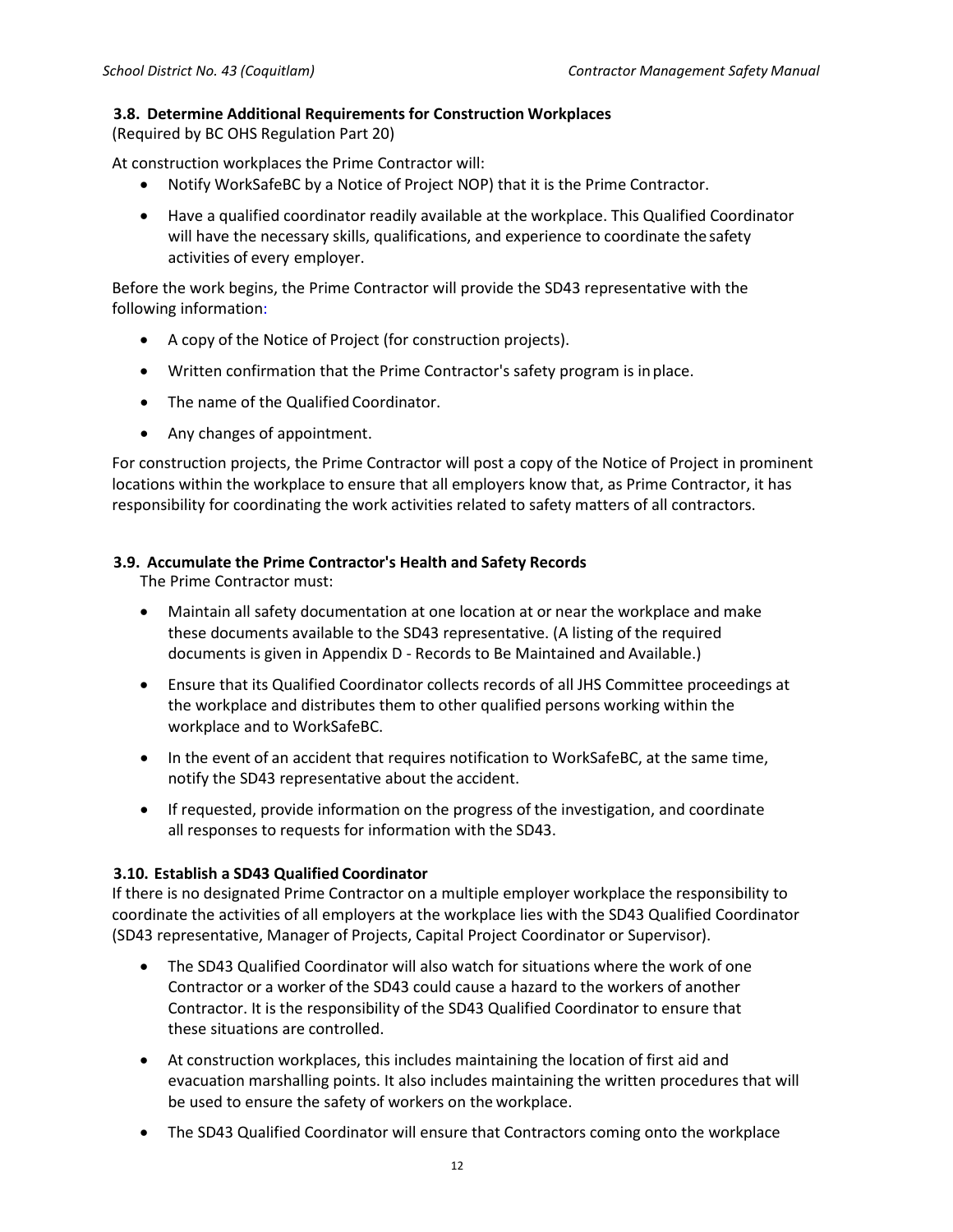bring with them their written procedures. If the contractors do not bring written procedures, the SD43 Qualified Coordinator must develop those procedures.

If a Prime Contractor is appointed, the SD43 representative will have duties and responsibilities that include but are not limited to the following:

- Ensure all Contractors are informed of appointment of the Prime Contractor.
- Inform the Prime Contractor that they must be copied in all communications.
- Monitor the Prime Contractor's compliance with the safety requirements of the contract.
- Ensure that SD43 workers do not direct or supervise any Contractor's workers on the workplace.
- Receive and/or distribute all necessary documentation.
- Ensure that all pre-existing hazards of the workplace are conveyed to the Prime Contractor.

# <span id="page-13-0"></span>**4.0 RESPONSIBILITIES CHECKLISTS**

#### <span id="page-13-1"></span>**4.1 Single Employer Workplace**

The SD43 is responsible to ensure that the Contractor at the workplace is aware of all preexisting workplace hazards and has the information on how to eliminate or control the hazards.

On a construction workplace, if the work requires a Notice of Project, the SD43 must submit the Notice of Project to WorkSafeBC or ensure that the Prime Contractor does so.

|                                                                                                                                               | <b>RESPONSIBILITIES</b>                                                                                                                                                                                                                                                                                                                                                  |
|-----------------------------------------------------------------------------------------------------------------------------------------------|--------------------------------------------------------------------------------------------------------------------------------------------------------------------------------------------------------------------------------------------------------------------------------------------------------------------------------------------------------------------------|
| <b>SD43 Qualified Coordinator:</b><br>SD43 representative<br><b>Manager of Projects</b><br>Capital Coordinator,<br>or Supervisor              | Determines the boundaries of the workplace and ensures<br>that only workers of one employer perform duties within<br>those boundaries.<br>Ensures all relevant information on workplace hazards is<br>provided to the Contractor.<br>Decides whether the Contractor should be designated, in<br>writing, as a Prime Contractor and to designate the Prime<br>Contractor. |
| Contractor:<br>Note: Applies to a<br>Contractor to the SD43 and<br>to service providers such as<br>BC Hydro or gas distribution<br>companies. | Obtains information on workplace hazards from the SD43<br>and informing its workers at the workplace.<br>Ensures compliance with the WCA and OHS Regulation.<br>ப<br>$\Box$ Ensures that all workers at the workplace, as well as its<br>own workers, are aware of the pre-existing workplace<br>hazards.                                                                |
| If designated as the Prime<br>Contractor:                                                                                                     | $\Box$ Ensures that all work is performed without unnecessary<br>risk and in compliance with the WCA and OHS Regulation.                                                                                                                                                                                                                                                 |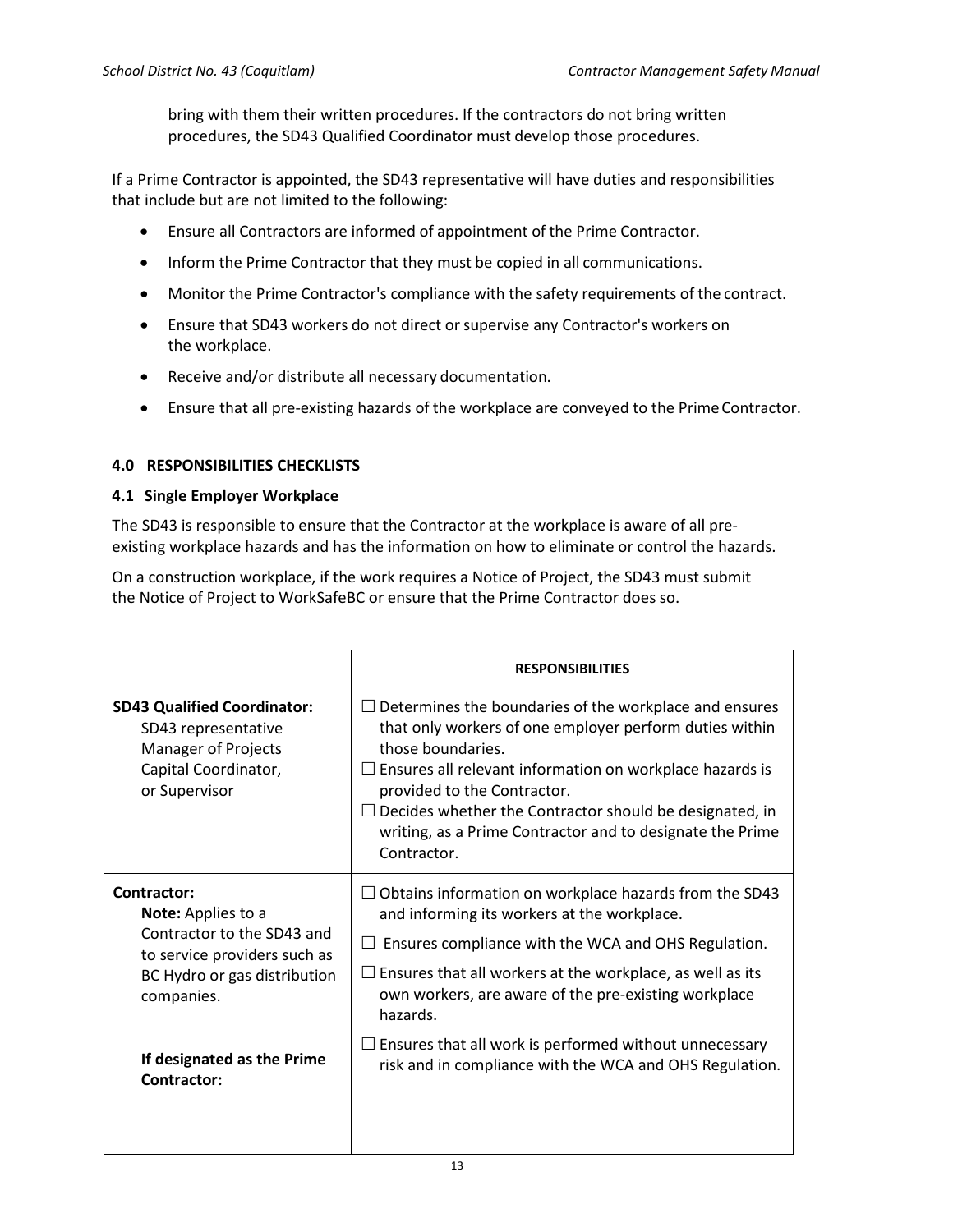| <b>SD43 Supervisors:</b> | $\Box$ Ensure that all workers know that a single employer<br>workplace has been designated.                                                                                              |  |  |  |  |  |  |
|--------------------------|-------------------------------------------------------------------------------------------------------------------------------------------------------------------------------------------|--|--|--|--|--|--|
|                          | $\Box$ Ensure they do not assign duties, which take SD43<br>workers into the single employer workplace.                                                                                   |  |  |  |  |  |  |
|                          | $\Box$ Contact the SD43 Qualified Coordinator if any worker<br>reports that they must enter the single employer<br>workplace to do their job to determine if the work should<br>go ahead. |  |  |  |  |  |  |
| <b>SD43 Workers:</b>     | $\Box$ Ensure that their duties do not take them into the single<br>employer workplace. If they must enter the workplace,<br>they must inform their supervisor.                           |  |  |  |  |  |  |

#### <span id="page-14-0"></span>**4.2 Multiple Employer Workplace Without Prime Contractor**

SD43 is responsible to designate a SD43 Qualified Coordinator, Manager of Projects, Capital Projects Coordinator or Supervisor to be responsible for coordinating workplace safety and to ensure that all safety activities are coordinated. The SD43 must ensure that all employers comply with the Workers Compensation Act and the WorkSafeBC OHS Regulation.

If the workplace is a construction workplace and a Notice of Project is required, the SD43 representative is responsible to ensure that the Notice of Project is submitted to WorkSafeBC.

|                                                           | <b>RESPONSIBILITIES</b>                                                                                                                                                               |
|-----------------------------------------------------------|---------------------------------------------------------------------------------------------------------------------------------------------------------------------------------------|
| <b>SD43 Qualified Coordinator:</b><br>SD43 representative | Ensure that all employers on the workplace are aware of<br>pre-existing workplace hazards.                                                                                            |
| Manager of Projects,<br>Capital Projects<br>Coordinator   | Ensure that workplace safety meetings are held and<br>documented.                                                                                                                     |
| or Supervisor                                             | $\Box$ Ensure that all safety activities are coordinated.                                                                                                                             |
| On construction<br>workplaces:                            | Have the written procedures to protect the safety of all<br>workers on the workplace.                                                                                                 |
|                                                           | Maintain a workplace map that shows where all<br>employers are working, occupational first aid is located,<br>emergency transportation system, and marshalling points<br>are located. |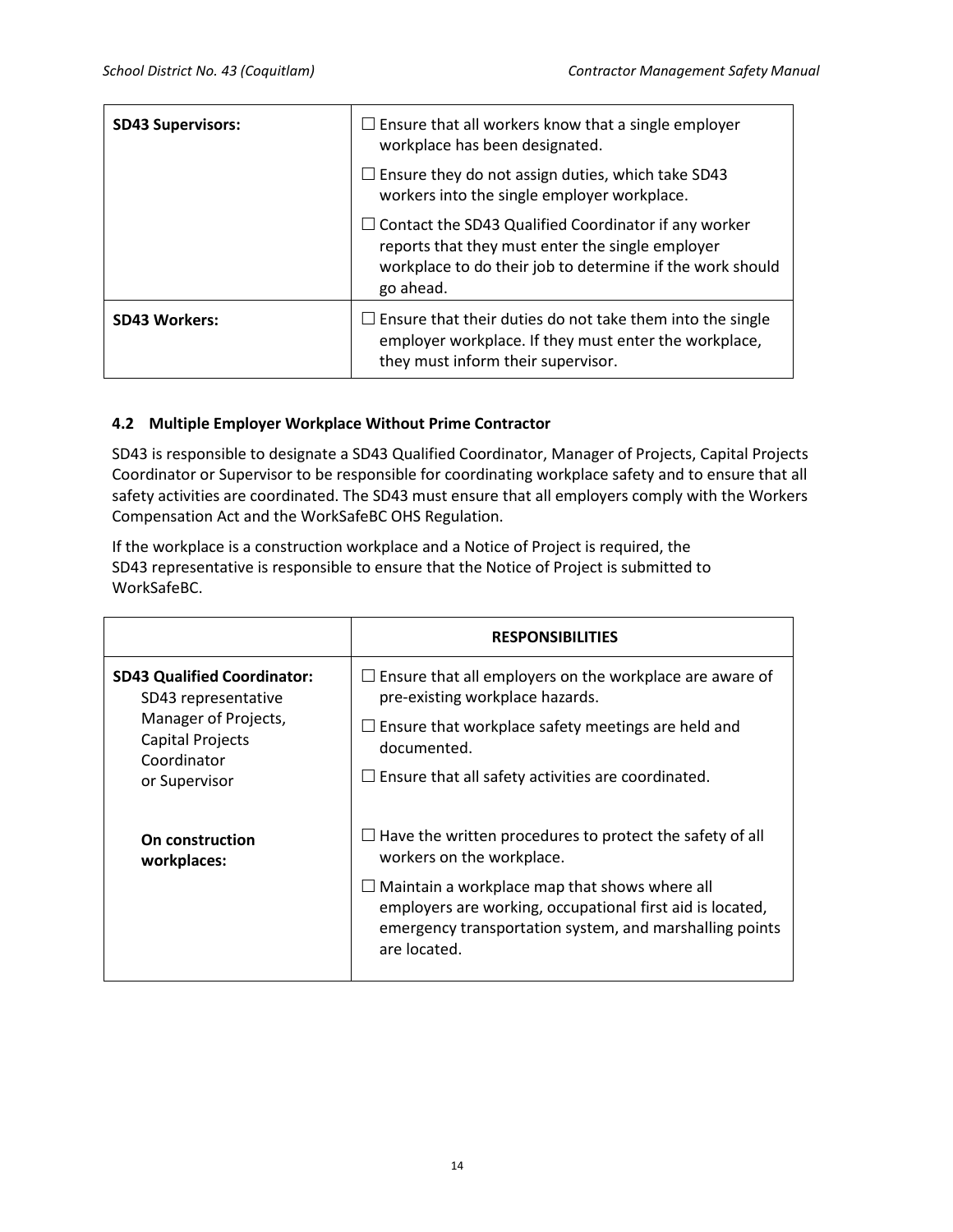| <b>Contractors:</b>                                    | $\Box$ Comply with their contracted safety requirements and<br>the directives the SD43 Qualified Coordinator regarding<br>coordination of activities.<br>$\Box$ Inform the SD43 Qualified Coordinator of the name of the<br>individual who supervises their workers.<br>$\Box$ Give the SD43 Qualified Coordinator the name of a<br>Qualified Person who is responsible for their safety<br>activities. |
|--------------------------------------------------------|---------------------------------------------------------------------------------------------------------------------------------------------------------------------------------------------------------------------------------------------------------------------------------------------------------------------------------------------------------------------------------------------------------|
| <b>SD 43 Supervisors:</b><br><b>Other Supervisors:</b> | $\Box$ Check with the SD43 Qualified Coordinator to ensure that<br>the duties that they are assigning do not cause hazards<br>for the workers of other employers on the workplace.                                                                                                                                                                                                                      |
| SD 43 Workers:<br><b>Other Workers:</b>                | $\Box$ All workers must follow safe work procedures and alert<br>their supervisor if the duties that they are performing<br>may create a hazard to other workers.                                                                                                                                                                                                                                       |

#### <span id="page-15-0"></span>**4.3 Multiple Employer Workplace With A Prime Contractor**

The SD43 is responsible to identify pre-existing workplace hazards for the Prime Contractor and to ensure the Prime Contractor has the information on how to eliminate or control the workplace hazards.

|                                                                                  | <b>RESPONSIBILITIES</b>                                                                                           |  |  |
|----------------------------------------------------------------------------------|-------------------------------------------------------------------------------------------------------------------|--|--|
| SD43 representative<br>Manager of Projects,<br><b>Capital Projects</b>           | Designate a Prime Contractor, based on the complexity<br>and risk of the work being performed.                    |  |  |
| Coordinator or<br>Supervisor                                                     | $\Box$ If a Prime Contractor is designated, inform all other<br>employers of the designation of Prime Contractor. |  |  |
| <b>Prime Contractor</b>                                                          | $\Box$ Ensure that all safety activities are coordinated.                                                         |  |  |
|                                                                                  | $\Box$ Ensure that all employers on the workplace comply with<br>the WCA and the BC OHS Regulation.               |  |  |
| A construction workplace<br>with a combined workforce<br>of more than 5 workers: | Identify a Qualified Coordinator, who must coordinate<br>safety activities at the workplace                       |  |  |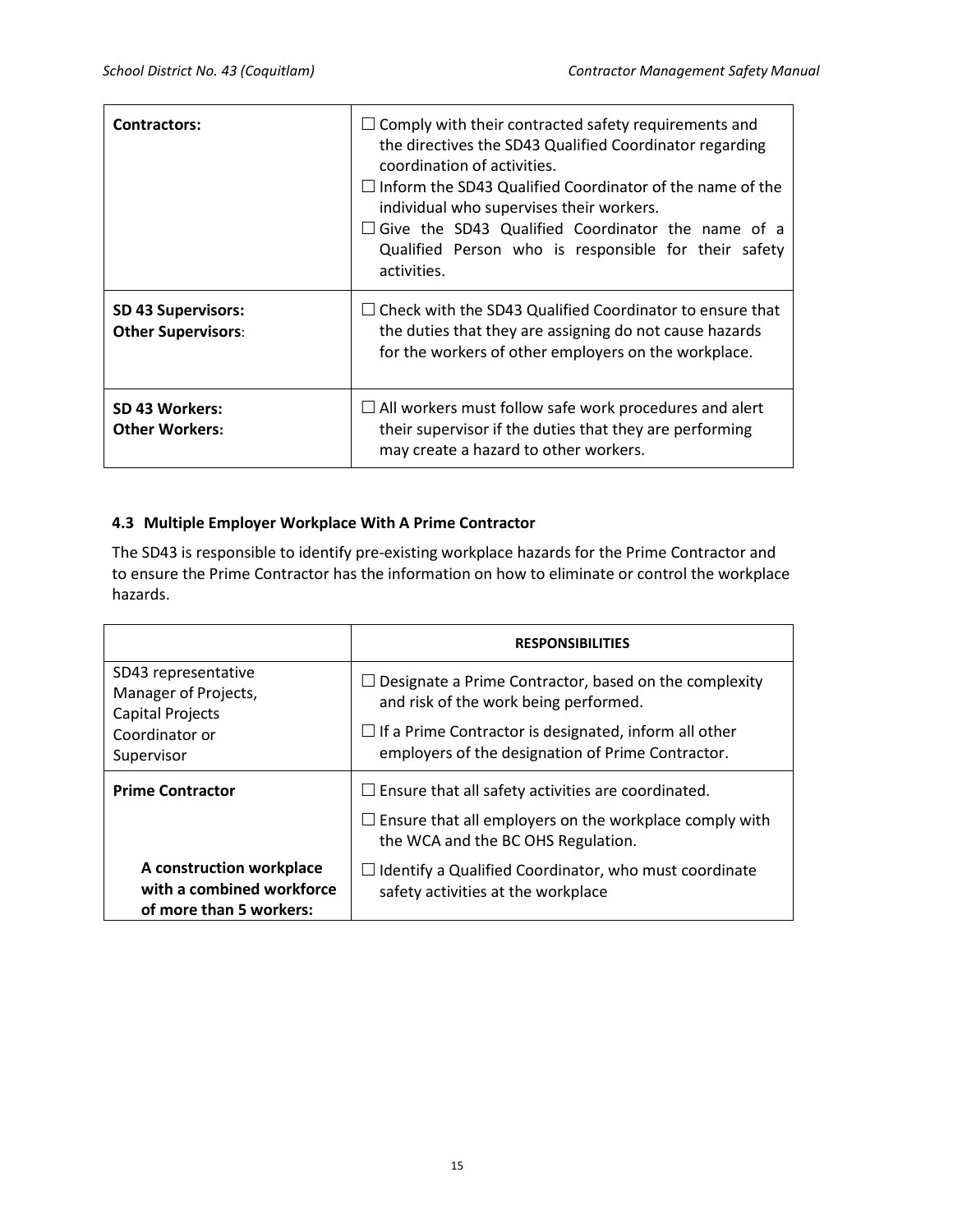| <b>Prime Contractor's</b><br><b>Qualified Coordinator</b><br>on Construction Workplaces | $\Box$ Ensure that all employers on the workplace are aware of<br>pre-existing workplace hazards.<br>$\Box$ Ensure that workplace safety meetings are held and<br>documented.                                        |  |
|-----------------------------------------------------------------------------------------|----------------------------------------------------------------------------------------------------------------------------------------------------------------------------------------------------------------------|--|
|                                                                                         | $\Box$ Coordinate all safety activities.                                                                                                                                                                             |  |
|                                                                                         | $\Box$ Complete a Notice of Project and submit it to<br>WorkSafeBC.                                                                                                                                                  |  |
|                                                                                         | $\Box$ Maintain a workplace map that shows where various<br>employers are working, where first aid is located, the<br>emergency transportation system for injured workers,<br>and the evacuation marshalling points. |  |
|                                                                                         | $\Box$ Have the written procedures to protect the safety of the<br>workers on the workplace, ensuring that the hazards are<br>addressed throughout the duration of the work activity.                                |  |
| <b>Other Contractors</b>                                                                | Provide to the Prime Contractor's Qualified Coordinator<br>the name of the person who supervises their workers.                                                                                                      |  |
| <b>SD43 Supervisors</b>                                                                 | Be knowledgeable of the Prime Contractor's safety<br>program and the measures in place to eliminate or<br>control workplace hazards.                                                                                 |  |
|                                                                                         | $\Box$ Ensure that all SD43 workers comply with this safety<br>program.                                                                                                                                              |  |
|                                                                                         | $\Box$ Remove workers under their control from any danger and<br>notify Contractor's Qualified Coordinator.                                                                                                          |  |
| <b>SD43 Workers</b>                                                                     | Comply with the workplace safety program of the<br>designated Prime Contractor.                                                                                                                                      |  |

#### <span id="page-16-0"></span>**5.0 FOR MORE INFORMATION**

Workers Compensation Act

WorkSafeBC Occupational Health and Safety Regulation

WorkSafeBC Prevention Manual, Policies and Practices/Procedures Applying to the Occupational Health and Safety Provisions of the Workers Compensation Act.

[WorkSafeBC Guidelines](https://www.worksafebc.com/en/law-policy/occupational-health-safety/searchable-ohs-regulation/ohs-guidelines/guidelines-for-workers-compensation-act)

[WCB Standards](https://www.worksafebc.com/en/law-policy/occupational-health-safety/searchable-ohs-regulation/wcb-standards/wcb-standards)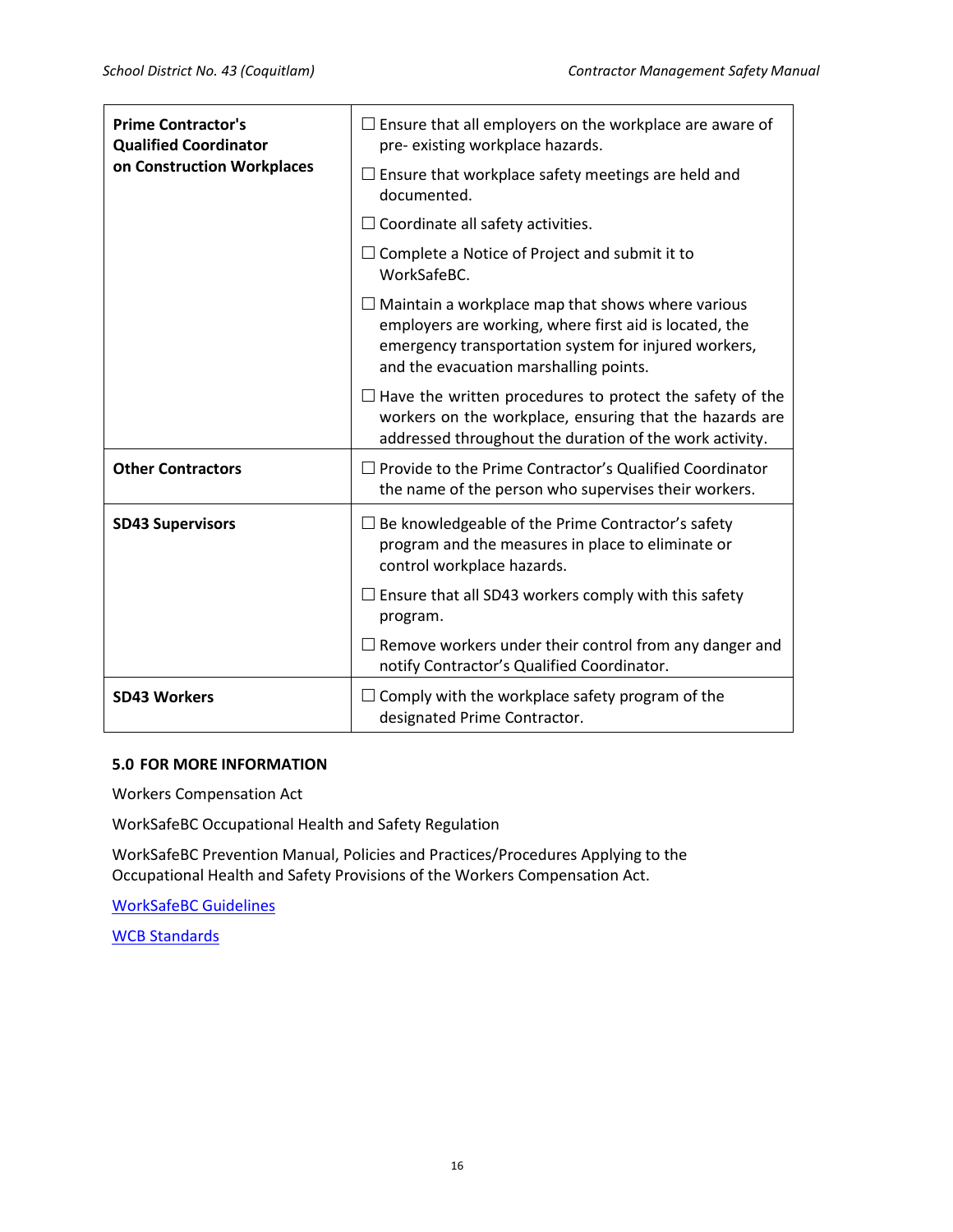<span id="page-17-0"></span>

# **PRE–JOB SAFETY MEETING DOCUMENTATION**

| Date                                                                                                           | Project:      |                      |           |                                                                                                                             |  |
|----------------------------------------------------------------------------------------------------------------|---------------|----------------------|-----------|-----------------------------------------------------------------------------------------------------------------------------|--|
|                                                                                                                |               | Location:            |           |                                                                                                                             |  |
| <b>Meeting Location</b>                                                                                        |               |                      |           | <b>Tender / Contract / PO Number</b>                                                                                        |  |
|                                                                                                                |               |                      |           |                                                                                                                             |  |
|                                                                                                                |               |                      |           |                                                                                                                             |  |
| <b>SD43</b><br><b>Attendance:</b>                                                                              |               | <b>Attendance:</b>   |           | <b>Contractor / Crew</b>                                                                                                    |  |
| SD43 Representative(s):                                                                                        |               |                      |           | Contractor/Crew Representative(s):                                                                                          |  |
|                                                                                                                |               |                      |           |                                                                                                                             |  |
| Department/Division:                                                                                           |               | Company Name / Crew: |           |                                                                                                                             |  |
| Telephone:                                                                                                     |               | Telephone:           |           |                                                                                                                             |  |
|                                                                                                                |               |                      |           |                                                                                                                             |  |
| Fax:                                                                                                           |               | Fax:                 |           |                                                                                                                             |  |
| Cellular:                                                                                                      |               | Cellular:            |           |                                                                                                                             |  |
| Is the Contractor the Prime Contractor for the purposes<br>of the Workers Compensation Act<br><b>YES</b><br>NO |               |                      |           | Name of Person designated to supervise workers:                                                                             |  |
|                                                                                                                | <b>AGENDA</b> |                      |           |                                                                                                                             |  |
| Subject                                                                                                        | Yes           | $\bf No$             | <b>NA</b> | <b>Discussion/Comment</b>                                                                                                   |  |
| <b>JOB REVIEW (Check off items discussed)</b>                                                                  |               |                      |           |                                                                                                                             |  |
| Contractor aware of site conditions                                                                            |               |                      |           |                                                                                                                             |  |
| Composition of workforce (qualifications/experience)                                                           |               |                      |           |                                                                                                                             |  |
| Peak manning levels Initially:<br>Maximum:                                                                     |               |                      |           |                                                                                                                             |  |
| Workplace hazards:                                                                                             |               |                      |           | Spotter must be made available when                                                                                         |  |
| Overhead power/telephone lines                                                                                 |               |                      |           | excavating around services                                                                                                  |  |
| U/G utilities (water, sewer, gas, cable, etc.)                                                                 |               |                      |           |                                                                                                                             |  |
| <b>DOCUMENT CONTROL (Check off items discussed)</b>                                                            |               |                      |           |                                                                                                                             |  |
| WorkSafeBC Notice of Project                                                                                   |               |                      |           |                                                                                                                             |  |
| WorkSafeBC Clearance Letter                                                                                    |               |                      |           |                                                                                                                             |  |
| Certificates of Insurance                                                                                      |               |                      |           |                                                                                                                             |  |
| OHS Plan                                                                                                       |               |                      |           |                                                                                                                             |  |
| Safety meeting                                                                                                 |               |                      |           |                                                                                                                             |  |
| Safety orientation                                                                                             |               |                      |           |                                                                                                                             |  |
| Inspections/Audits and sign off                                                                                |               |                      |           |                                                                                                                             |  |
| Worker training                                                                                                |               |                      |           |                                                                                                                             |  |
| Is everyone aware of the Prime Contractor, roles &<br>responsibilities?                                        |               |                      |           | Prime contractor shall be responsible for<br>enforcement of safety plan, rules, SWP's,<br>JSA's, for all personnel on site. |  |
| Qualified Coordinator/Safety Coordinator identified                                                            |               |                      |           | Identify who is responsible to drive<br>enforcement of safety on site.                                                      |  |
| OHS Plan reviewed by employees and sub-contractors.                                                            |               |                      |           |                                                                                                                             |  |
|                                                                                                                |               |                      |           |                                                                                                                             |  |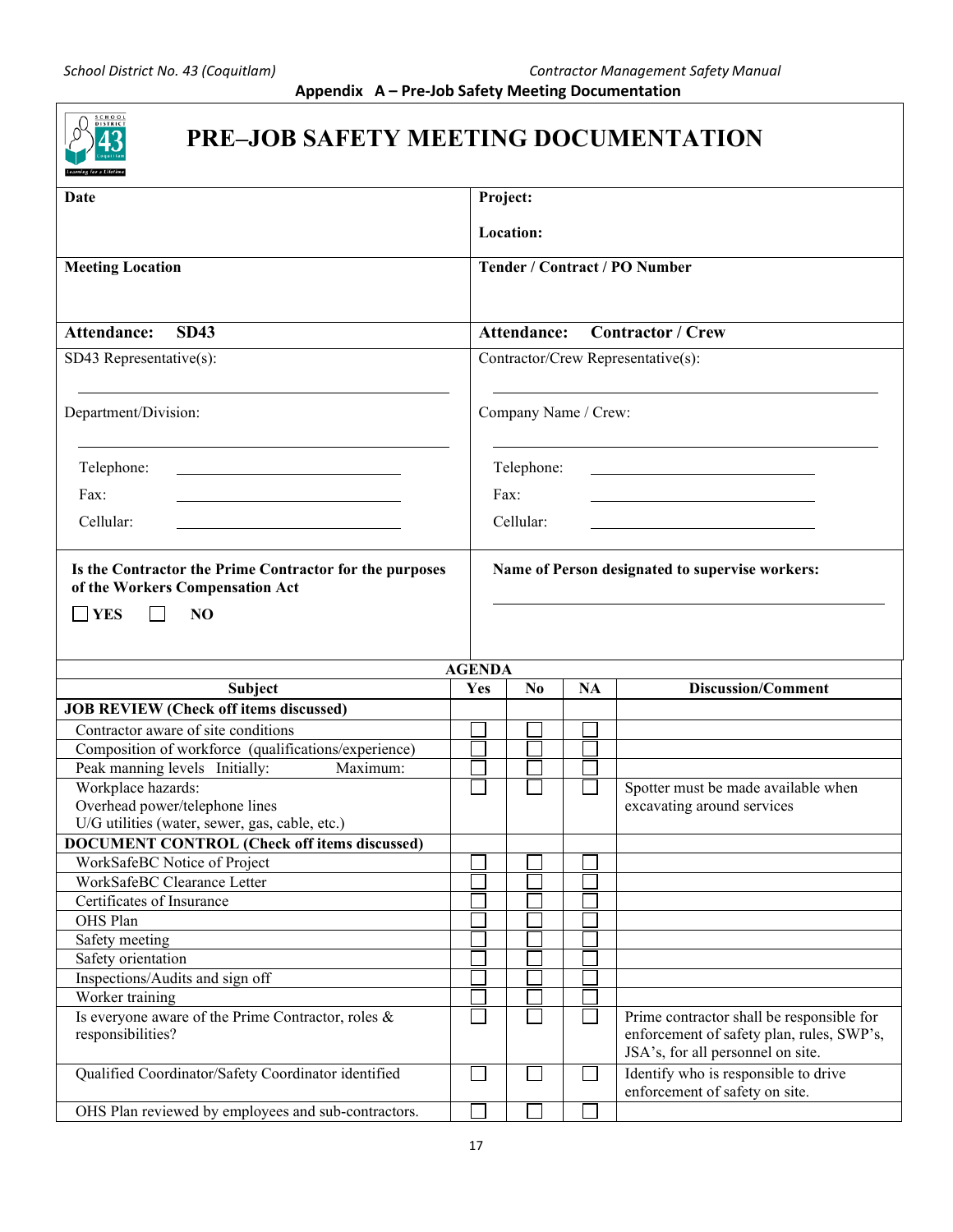OHS Act & Regulations on site.

#### **PRE–JOB SAFETY MEETING DOCUMENTATION**

| Subject                                                       | Yes | N <sub>0</sub> | <b>NA</b> | <b>Discussion/Comment</b>                              |
|---------------------------------------------------------------|-----|----------------|-----------|--------------------------------------------------------|
|                                                               |     |                |           |                                                        |
| MSDS's available                                              |     |                |           | Contractor to provide inventory & copy of<br>each MSDS |
| Toolbox meetings.                                             |     |                |           |                                                        |
| Daily pre-start meetings?                                     |     |                |           |                                                        |
| Requirement for additional SWP, JSA and/or control plans      |     |                |           |                                                        |
| for hazardous activities?                                     |     |                |           |                                                        |
| Site regulations and requirements (i.e. facilities, parking)? |     |                |           |                                                        |
| Incident reporting requirements (including near misses)?      |     |                |           |                                                        |
| Monthly reporting requirements?                               |     |                |           |                                                        |
|                                                               |     |                |           |                                                        |
| <b>SAFETY (Check off items discussed)</b>                     |     |                |           |                                                        |
| Asbestos materials                                            |     |                |           |                                                        |
| Chemical products (MSDS's)                                    |     |                |           |                                                        |
| Confined Space Entry                                          |     |                |           |                                                        |
| De-energization & Lockout                                     |     |                |           |                                                        |
| Demolition                                                    |     |                |           |                                                        |
| Excavation                                                    |     |                |           |                                                        |
| Hot Work                                                      |     |                |           |                                                        |
| Interaction with Public                                       |     |                |           |                                                        |
| Mobile Equipment                                              |     |                |           |                                                        |
| Work at heights                                               |     |                |           |                                                        |
|                                                               |     |                |           |                                                        |
| <b>EQUIPMENT</b> (Check off items discussed)                  |     |                |           |                                                        |
| Hard hat                                                      |     |                |           | Contractor to enforce PPE compliance                   |
| Safety footwear (rubber boots)                                |     |                |           | Contractor to enforce PPE compliance                   |
| Protective clothing (rain suits)                              |     |                |           | Contractor to enforce PPE compliance                   |
| Eye protection                                                |     |                |           | Contractor to enforce PPE compliance                   |
| Dust protection                                               |     |                |           | Contractor to enforce PPE compliance                   |
| Hand protection                                               |     |                |           | Contractor to enforce PPE compliance                   |
| Hi-visibility vest                                            |     |                |           | Contractor to enforce PPE compliance                   |
| Fall protection                                               |     |                |           | Contractor to enforce PPE compliance                   |
| Respiratory protection                                        |     |                |           | Contractor to enforce PPE compliance                   |
| Fire retardant clothing (if applicable)                       |     |                |           | Contractor to enforce PPE compliance                   |
| Communication available (i.e. telephone, fax, radios)         |     |                |           | Contractor to enforce PPE compliance                   |
| Other                                                         |     |                |           | Contractor to enforce PPE compliance                   |
|                                                               |     |                |           |                                                        |
| <b>FACILITIES</b> (Check off items discussed)                 |     |                |           |                                                        |
| Office available for contract staff.                          |     |                |           | Must be suitable for space for numbers of              |
|                                                               |     |                |           | workforce and to provide                               |
|                                                               |     |                |           | shelter/meetings/lunchroom and office.                 |
| Toilets available for contract staff.                         |     |                |           | Must have adequate number.                             |
| Separate hazardous materials storage available.               |     |                |           |                                                        |
| Housekeeping                                                  |     |                |           |                                                        |
| Cleanliness and tidiness required throughout job.             |     |                |           |                                                        |
| Orderly storage of equipment, flammables, etc.                |     |                |           |                                                        |
| Removal of waste                                              |     |                |           |                                                        |
|                                                               |     |                |           |                                                        |
| FIRE PREVENTION (Check off items discussed)                   |     |                |           |                                                        |
| Hot work permit                                               |     |                |           |                                                        |
| Are Contractor personnel trained to use fire extinguishers?   |     |                |           | Contractor to provide list.                            |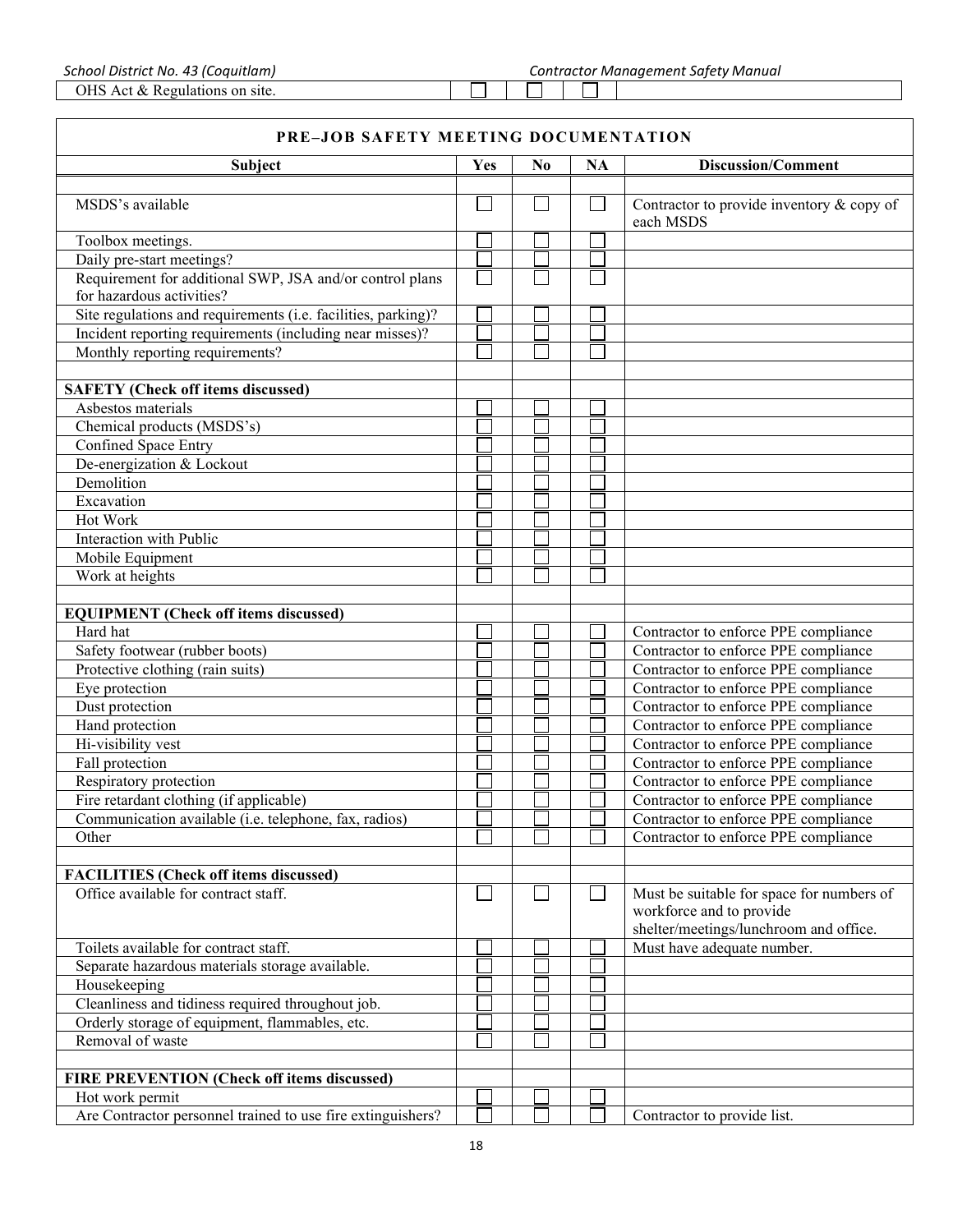| <b>PRE-JOB SAFETY MEETING DOCUMENTATION</b>           |            |     |           |                           |
|-------------------------------------------------------|------------|-----|-----------|---------------------------|
| <b>Subject</b>                                        | <b>Yes</b> | No. | <b>NA</b> | <b>Discussion/Comment</b> |
|                                                       |            |     |           |                           |
| <b>EMERGENCY RESPONSE (Check off items discussed)</b> |            |     |           |                           |
| Site drawing available                                |            |     |           |                           |
| Emergency contact list posted.                        |            |     |           |                           |
| ER/First Aid plan/procedure                           |            |     |           |                           |
| First aid equipment location.                         |            |     |           |                           |
| First aid personnel list.                             |            |     |           |                           |
| First aid records/stats.                              |            |     |           |                           |
|                                                       |            |     |           |                           |
| <b>OTHER</b>                                          |            |     |           |                           |
| e.g. Environmental                                    |            |     |           |                           |

List of attendees/other items discussed:

| <b>SD43 Representative:</b> | <b>Contractor /Crew Representative:</b>                                               |  |  |
|-----------------------------|---------------------------------------------------------------------------------------|--|--|
|                             | $\perp$<br>Yes<br>$\mathbf{N}\mathbf{0}$<br><b>Prime Contractor</b><br>$\blacksquare$ |  |  |
| Date:                       | Date:                                                                                 |  |  |

**Attach additional notes if necessary.**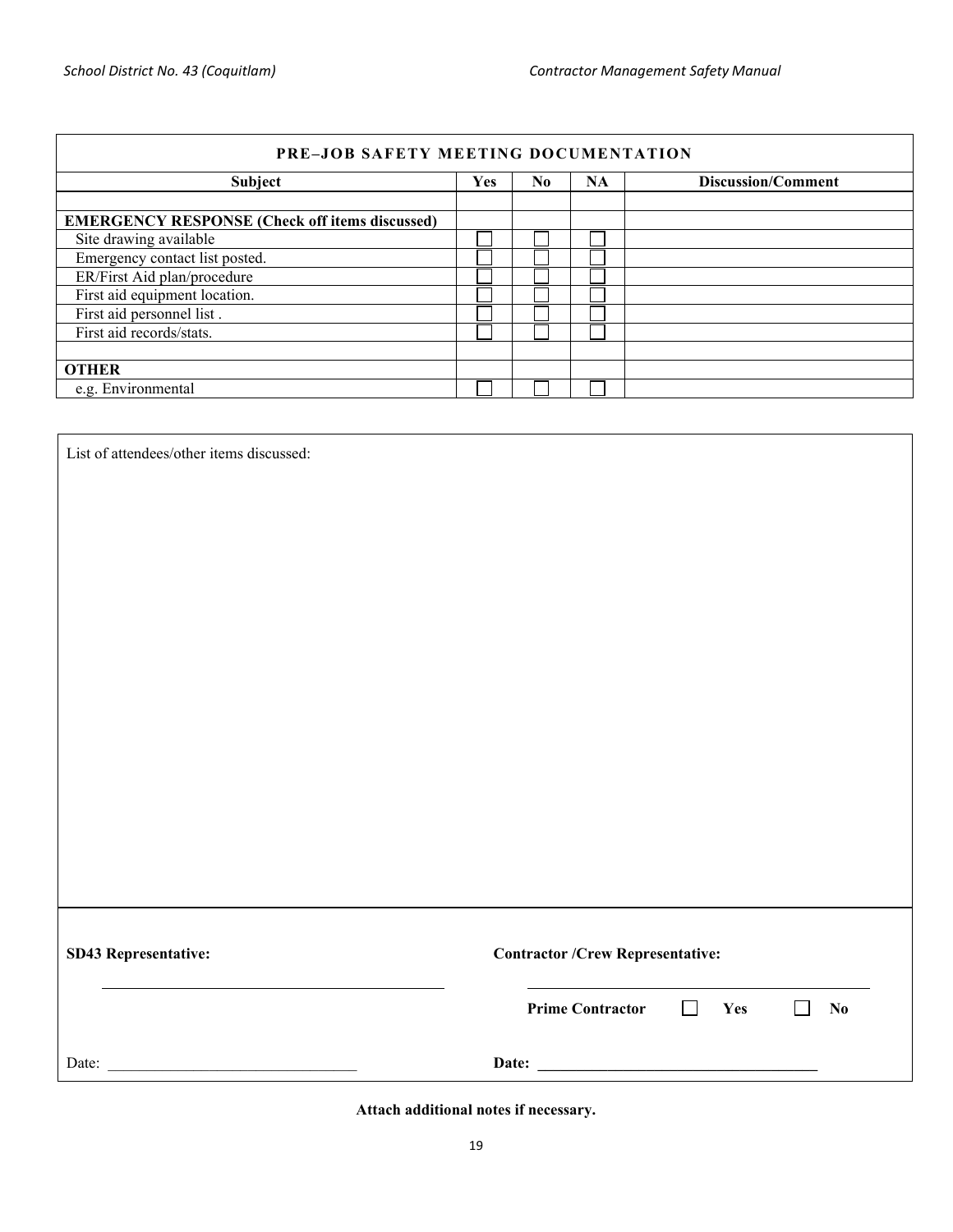**Appendix B – Contractor Hazard Assessment Form**

<span id="page-20-0"></span>

| $S$ C H O O L<br><b>DISTRIC</b>                                                                                                                                                                                                                                                                  |                                                                                                                                                                            | <b>CONTRACTOR HAZARD ASSESSMENT FORM</b>    |                                              |  |              |                     |       |
|--------------------------------------------------------------------------------------------------------------------------------------------------------------------------------------------------------------------------------------------------------------------------------------------------|----------------------------------------------------------------------------------------------------------------------------------------------------------------------------|---------------------------------------------|----------------------------------------------|--|--------------|---------------------|-------|
|                                                                                                                                                                                                                                                                                                  |                                                                                                                                                                            |                                             | <b>Name Prime Contractor (Print):</b>        |  |              |                     | Cell: |
|                                                                                                                                                                                                                                                                                                  |                                                                                                                                                                            |                                             | <b>Name of Prime Contractor's Designate:</b> |  |              |                     | Cell: |
|                                                                                                                                                                                                                                                                                                  | If the workplace is a multiple-employer construction workplace with a combined workforce<br>of more than 5 workers, the Prime Contractor must appoint a Qualified Foreman. |                                             |                                              |  |              |                     |       |
|                                                                                                                                                                                                                                                                                                  |                                                                                                                                                                            |                                             | <b>Name of Qualified Foreman (Print):</b>    |  |              |                     | Cell: |
|                                                                                                                                                                                                                                                                                                  | <b>Description of Work:</b>                                                                                                                                                |                                             |                                              |  |              |                     |       |
|                                                                                                                                                                                                                                                                                                  |                                                                                                                                                                            |                                             |                                              |  |              |                     |       |
|                                                                                                                                                                                                                                                                                                  | Assessed by:                                                                                                                                                               |                                             |                                              |  | Assessed by: |                     |       |
|                                                                                                                                                                                                                                                                                                  | Tender #:                                                                                                                                                                  |                                             |                                              |  |              | Cell:               |       |
|                                                                                                                                                                                                                                                                                                  | Location:                                                                                                                                                                  |                                             |                                              |  |              | Date:               |       |
|                                                                                                                                                                                                                                                                                                  |                                                                                                                                                                            |                                             |                                              |  |              | Owner:              |       |
| Please identify applicable known hazards by placing an "X" in the related boxes. The following list does NOT include<br>all hazards, so please identify any other hazards and comments in the section provided below.<br>□<br>$\Box$<br><b>Asbestos Containing Materials</b><br>Mobile equipment |                                                                                                                                                                            |                                             |                                              |  |              |                     |       |
| П                                                                                                                                                                                                                                                                                                |                                                                                                                                                                            | <b>Biohazards</b>                           |                                              |  | $\Box$       | Overhead activities |       |
| $\Box$                                                                                                                                                                                                                                                                                           |                                                                                                                                                                            | Confined space                              |                                              |  | $\Box$       | <b>PCBs</b>         |       |
| □                                                                                                                                                                                                                                                                                                |                                                                                                                                                                            | Contaminated soil including natural methane |                                              |  | □            | Public access       |       |
| □                                                                                                                                                                                                                                                                                                |                                                                                                                                                                            | <b>Excavation work</b>                      |                                              |  | $\Box$       | Risk of violence    |       |
| □                                                                                                                                                                                                                                                                                                | Fall protection                                                                                                                                                            |                                             |                                              |  | □            | Rooftop exhausts    |       |
| □                                                                                                                                                                                                                                                                                                |                                                                                                                                                                            | <b>Fugitive emissions</b>                   |                                              |  | $\Box$       | Traffic control     |       |
| □                                                                                                                                                                                                                                                                                                |                                                                                                                                                                            | Hazardous materials                         |                                              |  | □            |                     |       |
| □                                                                                                                                                                                                                                                                                                | Lockout                                                                                                                                                                    |                                             |                                              |  | $\Box$       |                     |       |
|                                                                                                                                                                                                                                                                                                  | <b>Comments</b>                                                                                                                                                            |                                             |                                              |  |              |                     |       |
|                                                                                                                                                                                                                                                                                                  |                                                                                                                                                                            |                                             |                                              |  |              |                     |       |
|                                                                                                                                                                                                                                                                                                  |                                                                                                                                                                            |                                             |                                              |  |              |                     |       |
|                                                                                                                                                                                                                                                                                                  |                                                                                                                                                                            |                                             |                                              |  |              |                     |       |
| Please ensure all identified hazards have been controlled and adhere to respective safety legislation. Details must                                                                                                                                                                              |                                                                                                                                                                            |                                             |                                              |  |              |                     |       |
| be included in your Contractor Safety Plan.                                                                                                                                                                                                                                                      |                                                                                                                                                                            |                                             |                                              |  |              |                     |       |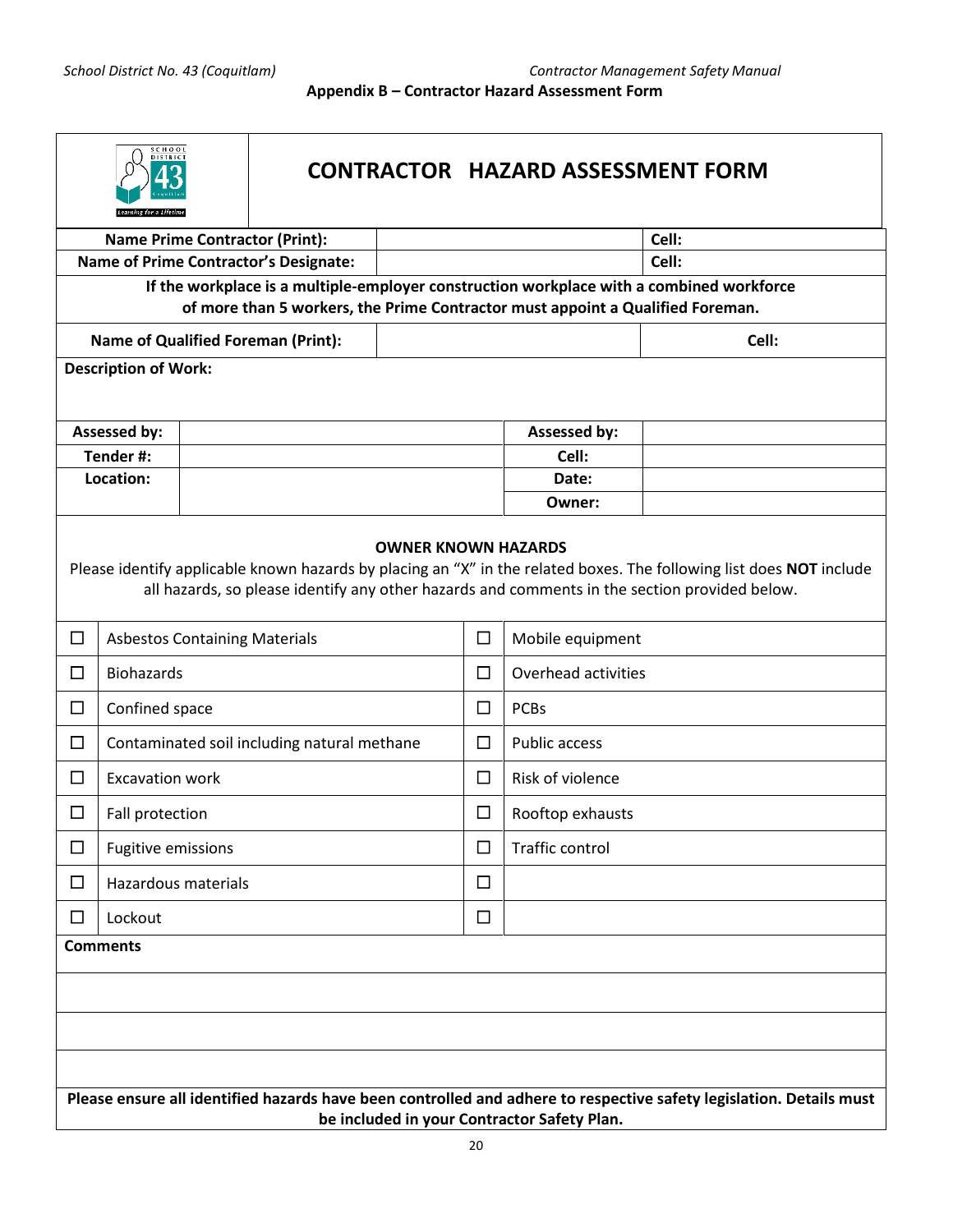#### **Appendix C – Review of Contractor Safety Program**

<span id="page-21-0"></span>

# **REVIEW OF CONTRACTOR SAFETY PROGRAM**

| $\sim$<br>Learning for a Lifetime |                   |
|-----------------------------------|-------------------|
| Date                              | Project:          |
|                                   |                   |
|                                   |                   |
|                                   |                   |
|                                   | Location:         |
| <b>Contractor:</b>                | <b>Job Title:</b> |
|                                   |                   |
| <b>Reviewed by:</b>               |                   |

To comply with the *WorkSafeBC Occupational Health and Safety Regulation* the following elements of a basic Contractor's Safety Program **must be present** and functioning:

| No. | <b>Element</b>                                | <b>Description</b>                                                                                                                                                                                                                                 | Present |
|-----|-----------------------------------------------|----------------------------------------------------------------------------------------------------------------------------------------------------------------------------------------------------------------------------------------------------|---------|
| 1.0 | <b>Policy Statement</b>                       | - The policy clearly states the employer's aims and<br>responsibilities of the employer, managers, supervisors, and<br>workers.                                                                                                                    |         |
| 2.0 | Inspection of<br>Premises                     | - Provision for regular inspection of the premises, equipment,<br>work methods and work practices, including specific<br>instruction that states the intent of inspections, who is to<br>inspect, what is to be inspected and inspection frequency |         |
| 3.0 | <b>Written Instructions</b>                   | - Appropriate written instructions to supplement the<br>WorkSafeBC Occupational Health and Safety Regulation.<br>Copies of the instructions must be made available to all<br>employees for reference.                                              |         |
| 4.0 | Management<br><b>Meetings</b>                 | - Provision for holding periodic meetings for the purpose of<br>reviewing health and safety activities and accident trends,<br>and for determining necessary action.                                                                               |         |
| 5.0 | Investigation of<br>Accidents                 | - Provision for the prompt investigation of accidents including<br>what to report to WorkSafeBC, which accidents to<br>investigate, the intent of the investigation, and the content,<br>distribution and follow-up of reports                     |         |
| 6.0 | Records and<br><b>Statistics</b>              | - Instruction is given to maintain records and statistics that<br>include reports of inspections and accident investigations<br>and making this information available to the Joint Health and<br>Safety Committee and workers.                     |         |
| 7.0 | Joint Health & Safety<br>Committee            | - Provision is made for establishing and maintaining a<br>committee including membership, function, and detailed<br>duties.                                                                                                                        |         |
| 8.0 | Instruction to<br>Workers                     | - Provision is made for instruction and supervision of workers<br>in the safe performance of their work.                                                                                                                                           |         |
| 9.0 | <b>Occupational First</b><br>Aid Services and | - Written instructions directing the services and equipment to<br>be provided, the maintenance of a treatment record book,                                                                                                                         |         |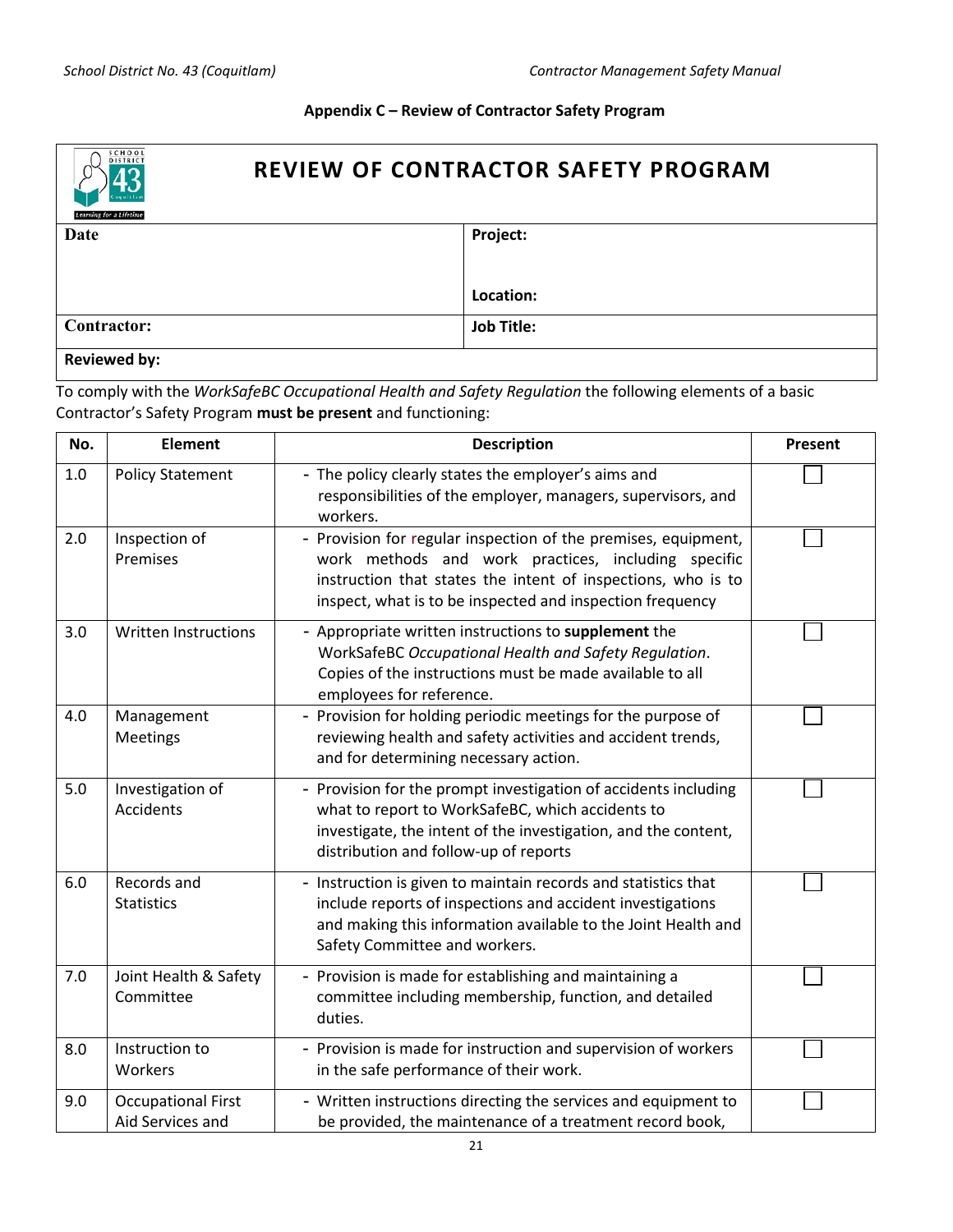*School District No. 43 (Coquitlam) Contractor Management Safety Manual*

|      | Equipment                  | the procedure to follow to summon a first aid attendant and    |  |
|------|----------------------------|----------------------------------------------------------------|--|
|      |                            | the reporting of injuries.                                     |  |
| 10.0 | Workplace                  | - Written instructions that assign responsibility for the      |  |
|      | <b>Hazardous Materials</b> | program, provide direction on maintaining material safety      |  |
|      | <b>Information System</b>  | data sheets and labels, and detail the education and training. |  |
|      |                            |                                                                |  |

\_\_\_\_\_\_\_\_\_\_\_\_\_\_\_\_\_\_\_\_\_\_\_\_\_\_\_\_\_\_\_\_\_\_\_\_\_\_\_\_\_\_\_\_\_\_\_\_\_\_\_\_\_\_\_\_\_\_\_\_\_\_\_\_\_\_\_\_\_\_\_\_\_\_\_\_\_\_\_\_\_\_\_\_\_\_\_\_\_\_\_\_\_\_\_\_\_\_

 $\mathcal{L}_\text{max}$  , and the contract of the contract of the contract of the contract of the contract of the contract of

Comments: